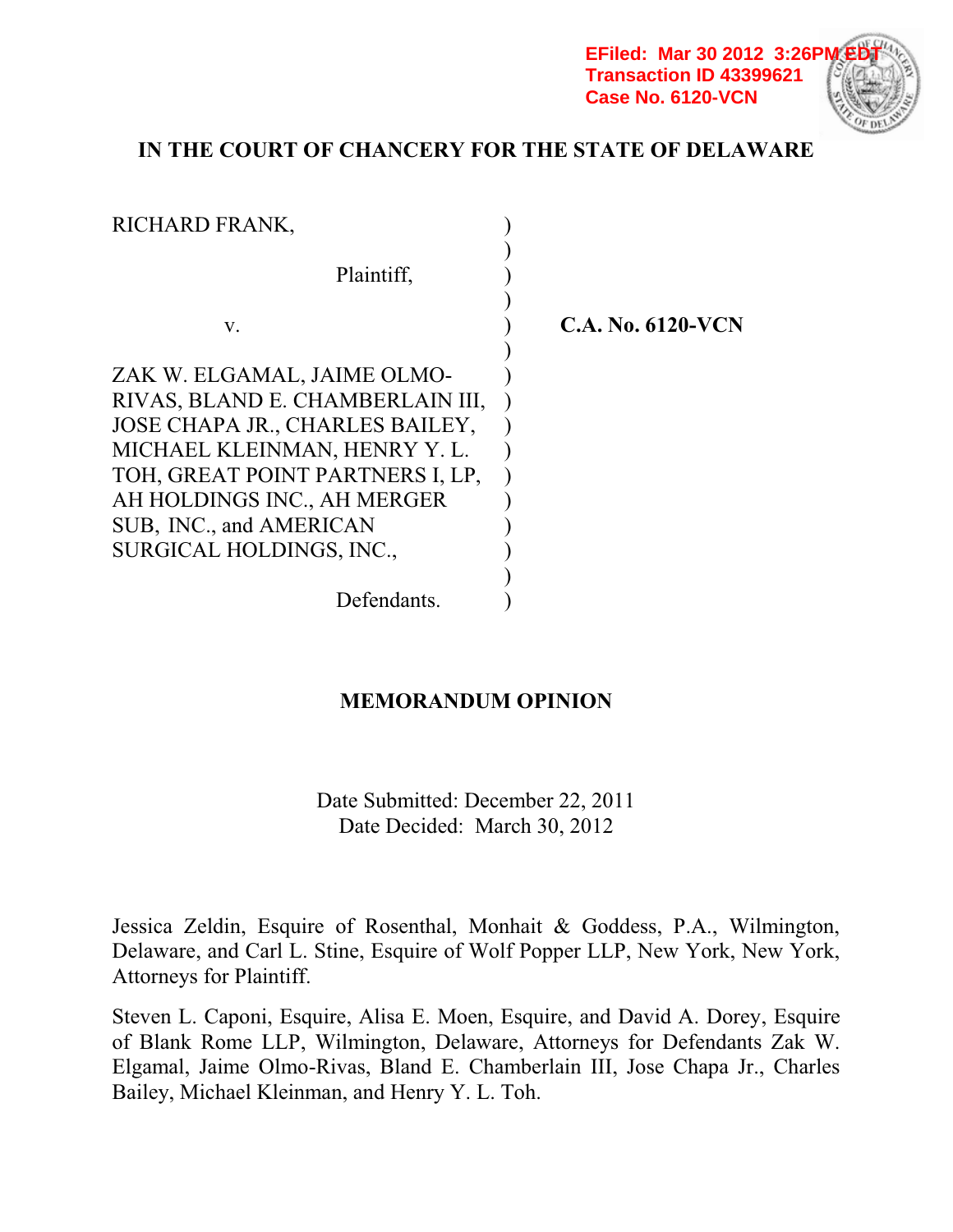Kenneth J. Nachbar, Esquire, Leslie A. Polizoti, Esquire, and John C. Cordrey, Esquire of Morris, Nichols, Arsht & Tunnell LLP, Wilmington, Delaware, Attorneys for Defendants Great Point Partners I, LP, AH Holdings Inc., AH Merger Sub, Inc., and American Surgical Holdings, Inc.

NOBLE, Vice Chancellor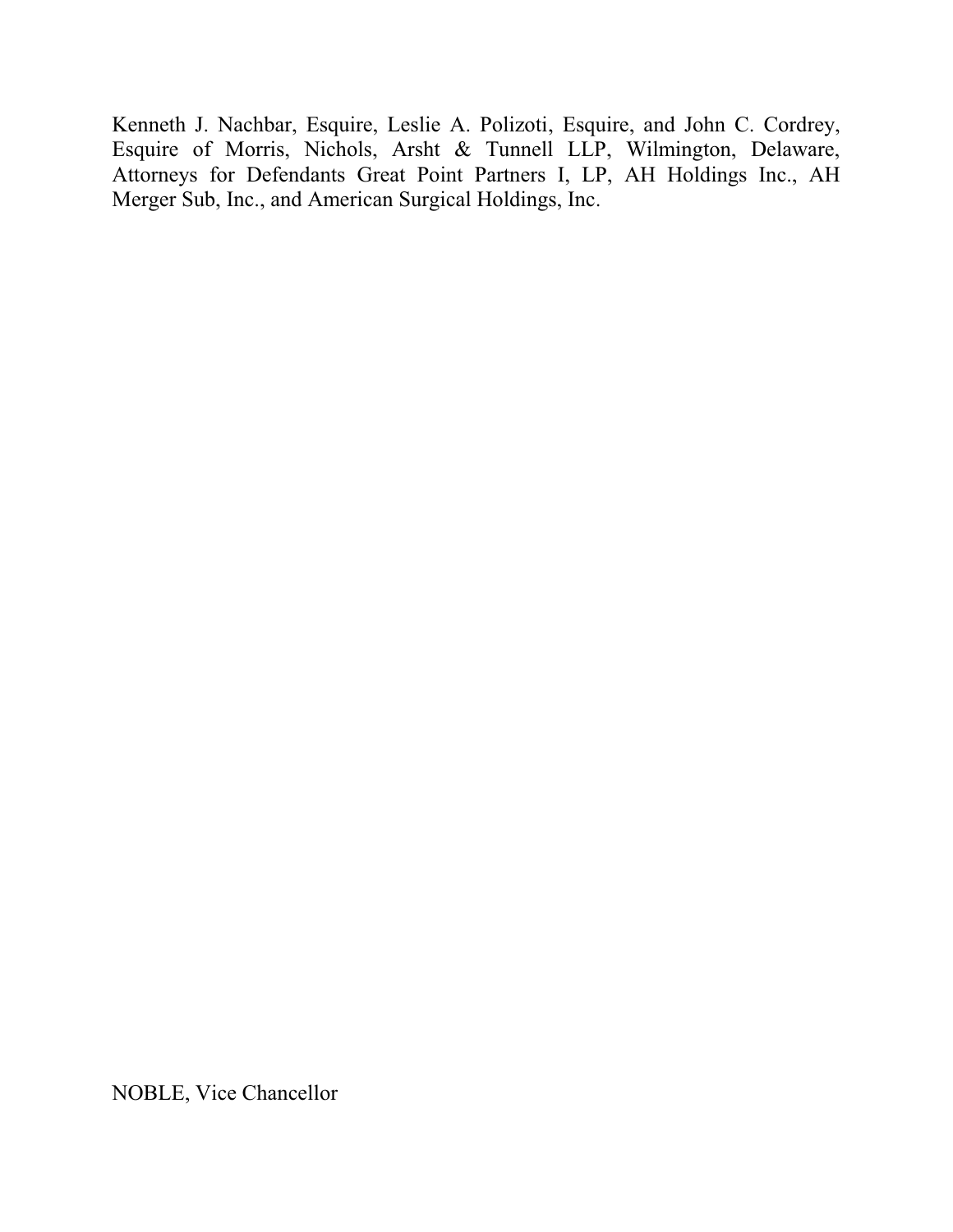#### **I. INTRODUCTION**

This action arises out of the merger (the "Merger") of American Surgical Holdings, Inc. ("American Surgical" or the "Company") with AH Merger Sub, Inc. ("Merger Sub"), a wholly-owned subsidiary of AH Holdings, Inc. ("Holdings"), which, in turn, is an affiliate of Great Point Partners, I LP ("Great Point" and collectively, with Merger Sub and Holdings, the "Purchasing Entities"). Plaintiff Richard Frank brought this purported class action to challenge the Merger. Frank alleges that American Surgical's Board of Directors (the "Board"), and the Company's control group (the "Control Group" and collectively, with the Purchasing Entities and the Board, the "Defendants") breached their fiduciary duties in connection with the Merger. Frank also alleges that the Purchasing Entities aided and abetted those breaches of fiduciary duty. The Defendants have moved to dismiss all of the claims asserted against them. This is the Court's decision on the Defendants' motion.

## **II. BACKGROUND**<sup>1</sup>

#### A. *The Parties*

 $\overline{a}$ 

Frank was, at all relevant times, the owner of shares of American Surgical common stock.

<sup>&</sup>lt;sup>1</sup> Except in noted instances, the factual background is based on the allegations in the Verified Amended Class Action Complaint (the "Complaint" or "Compl.").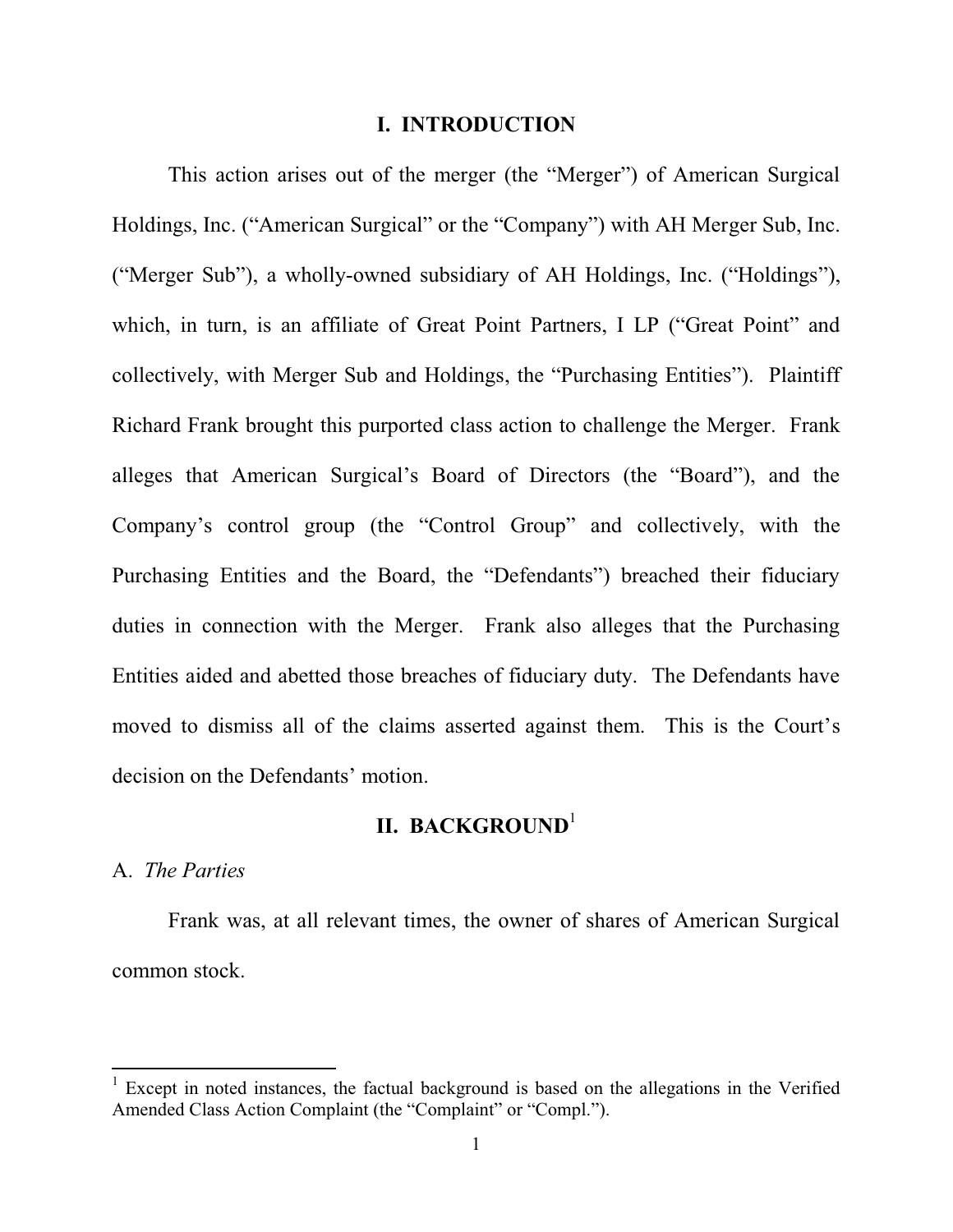Before the Merger, American Surgical was a Delaware corporation with its principal executive offices in Houston, Texas. American Surgical provided professional surgical assistant services to patients, surgeons, and healthcare institutions in Texas, Oklahoma, Virginia, Tennessee, and Georgia. The Company's common stock traded on the Over-the-Counter Bulletin Board.

 Defendants Zak W. Elgamal, Jamie Olmo-Rivas, Charles Bailey, Michael Kleinman, and Henry Y.L. Toh were, at all relevant times, the members of the Board. Elgamal also was Chairman of the Board, as well as American Surgical's President and Chief Executive Officer. Before the Merger, Elgamal owned 27.53% of American Surgical's common stock. Olmo-Rivas was the Company's Chief Operating Officer, and, before the Merger, he owned 27.58% of the Company's common stock.

 Until the Merger, Defendants Jose Chapa Jr. and Bland E. Chamberlain III were surgical assistants employed with American Surgical. In addition, Chapa was one of the Company's most highly compensated executive officers, and he owned 8.04% of American Surgical's common stock. Chamberlain owned 8.04% of the Company's common stock. Elgamal, Olmo-Rivas, Chapa, and Chamberlain make up the Control Group.<sup>2</sup> Immediately before the Merger, the Control Group held

 $2$  Early on in this Memorandum Opinion, the phrase "Control Group" is used for convenience. The Defendants question whether the four individuals may fairly be characterized as a "control  $\gamma$ group."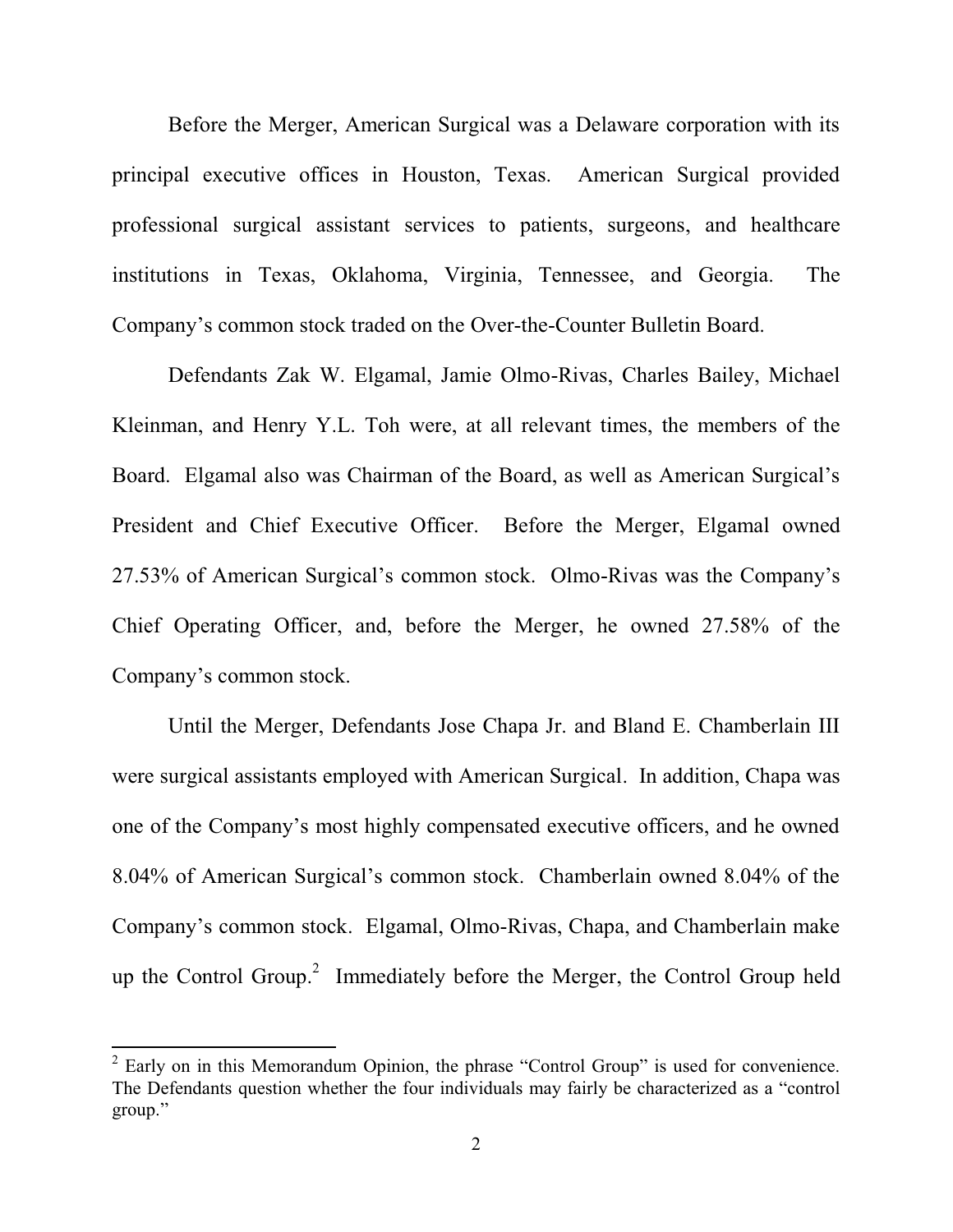71.19% of American Surgical's common stock. The Complaint alleges that the members of the Control Group, "as majority shareholders of the Company acting in concert, owed fiduciary duties to the public shareholders of the Company . . . ..<sup>33</sup>

 Defendant Great Point is a private-equity fund affiliated with Great Point Partners, an investment firm based in Greenwich, Connecticut that specializes in recapitalization transactions involving middle-market health care companies. Defendant Holdings, an affiliate of Great Point, and Defendant Merger Sub, a wholly-owned subsidiary of Holdings, were created solely to effectuate the Merger.

## B. *Factual Background and Procedural History*

 On August 12, 2009, the Board created a mergers and acquisitions committee (the "M&A Committee"), consisting of directors Toh, Elgamal, and Olmo-Rivas, to explore strategic opportunities for the Company. Soon after it was formed, the M&A Committee hired the Polaris Group ("Polaris") to serve as the Company's financial advisor. On December 2, 2009, the Board designated directors Bailey and Kleinman as a special committee (the "Special Committee"). The purpose of the Special Committee was to "negotiate the terms and conditions" of any potential transaction involving the sale of the Company," but the

 $3$  Compl.  $\P$  2.

 $^{4}$  *Id.* at  $\P$  44.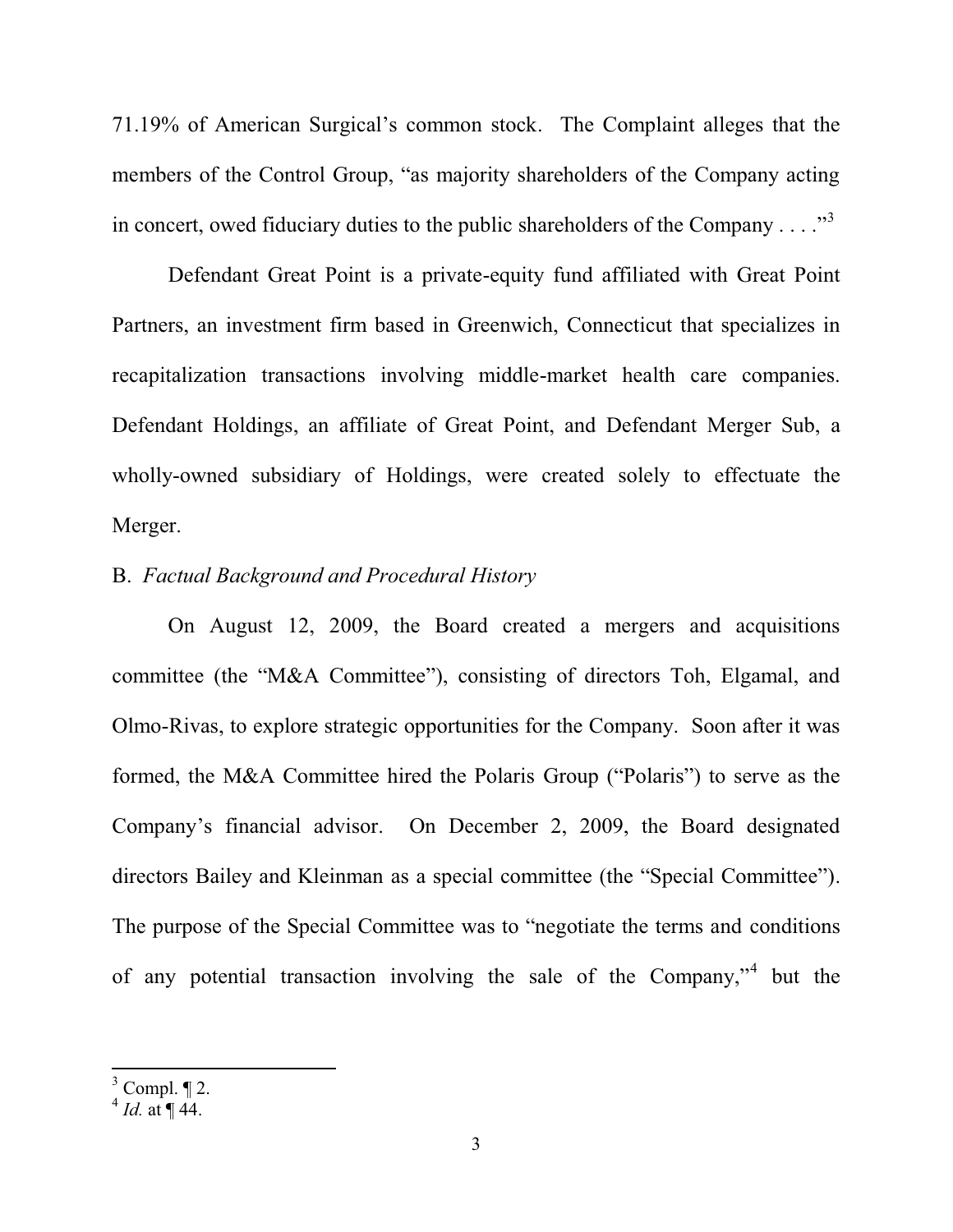Complaint alleges that "the members of the Special Committee engaged in little, if any, negotiations." $\frac{3}{5}$ 

From August 2009 through December 2009, Polaris solicited potential business combinations for American Surgical. "After various rounds of information sharing involving many strategic and financial entities, four parties emerged as having a continued interest in discussing a possible transaction."<sup>6</sup> The Complaint alleges that a company, described as Private Equity Firm A, proposed a strategic transaction to American Surgical that was superior to the Merger:

The proposal from Private Equity Firm A was not a full cash buyout offer but a multi-million dollar investment in the Company that would have allowed the Company to fund its expansion, and also allow the Company's public shareholders to continue their investment in the Company as it continues to expand to other states. . . . Private Equity Firm A's proposal valued the Company at \$46 million. However, the proposal from Private Equity Firm A was not as lucrative to the . . . [Control Group]. Accordingly, the . . . [Control Group] pushed forward with the Merger offered by Great Point  $\dots$ .

The Special Committee, however, determined that the Merger "represented the most favorable transaction for the Company's shareholders<sup>38</sup> and "retained a

 $^5$  *Id.* 

 $6$  *Frank v. Elgamal*, 2011 WL 3300344, at  $*2$  (Del. Ch. July 28, 2011) (the "Letter Opinion" or "Letter Op."). The Court draws certain background facts and aspects of the procedural history from the Letter Opinion. Nothing taken from the Letter Opinion is material to the Court's analysis.

 $7$  Compl. ¶ 46.

<sup>8</sup> Letter Op., 2011 WL 330344, at \*2.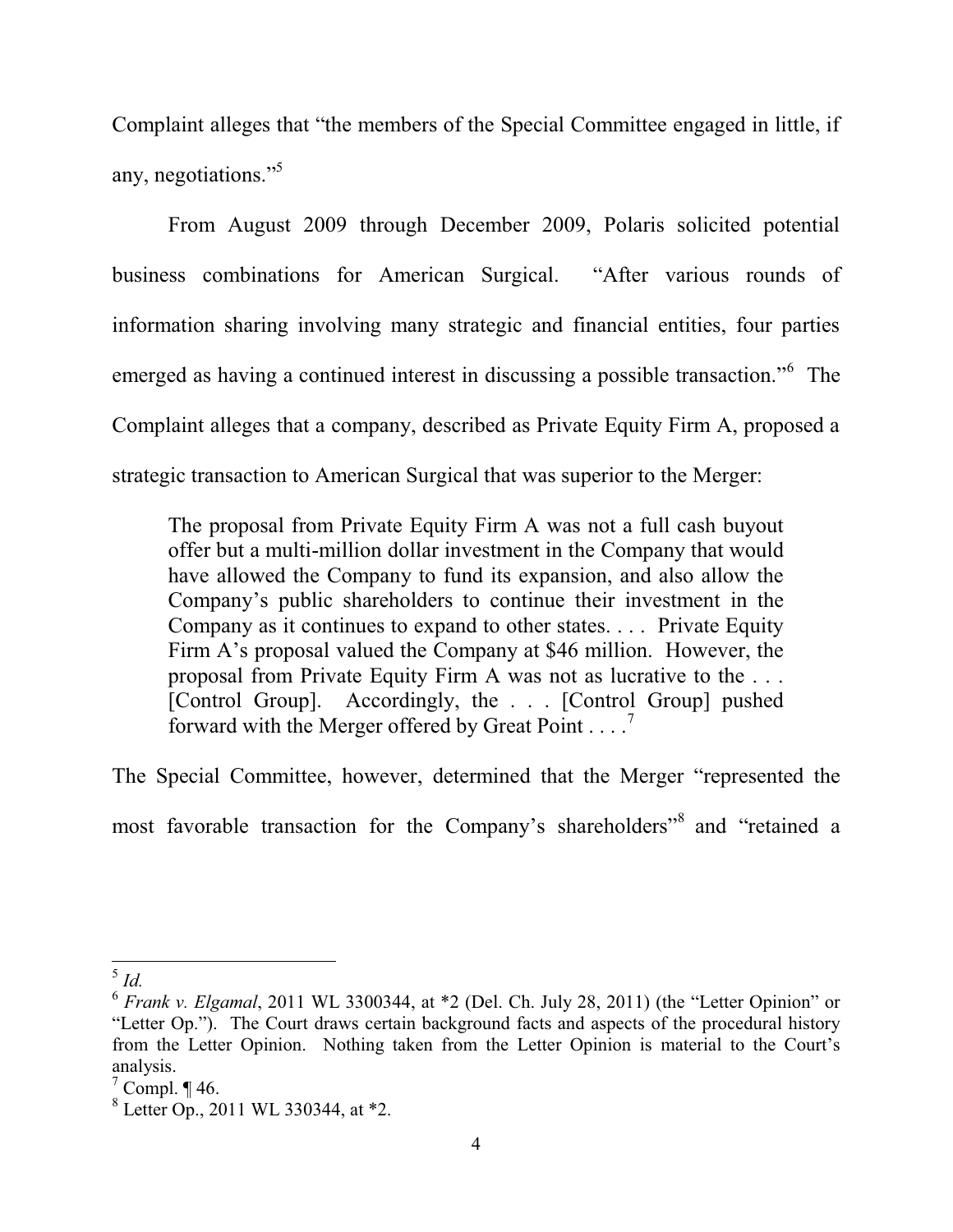separate financial advisor—Howard Frazier Barker Elliott, Inc. ["HFBE"]—to render a fairness opinion with respect to a possible transaction with Great Point."<sup>9</sup>

On December 20, 2010, after months of negotiations between American Surgical and Great Point, American Surgical entered into an agreement and plan of merger (the "Merger Agreement") with Holdings and Merger Sub. The Merger was structured as a reverse triangular merger—Merger Sub merged with American Surgical, and American Surgical survived as a wholly-owned subsidiary of Holdings. Under the terms of the Merger Agreement, each share of American Surgical common stock was converted into a right to receive  $$2.87$  in cash.<sup>10</sup> The Merger Agreement also provides that "[t]he affirmative vote of the holders of a majority of the outstanding Common Shares on the record date for the Company Meeting is the only vote of holders of securities of the Company which is required to approve and adopt this Agreement . . . [and] the Merger . . . .<sup>11</sup> Moreover, the Merger Agreement contained several defensive devices, including a termination fee, a matching rights provision, and a no-shop clause.

<sup>&</sup>lt;sup>9</sup> *Id.*<br><sup>10</sup> "[U]nder the terms of the Merger Agreement, ... American Surgical's stockholders would [also] receive (a) additional per share merger consideration consisting of a final cash dividend, if any, payable by the Company and computed in accordance with the . . . [Merger Agreement], and (b) an ownership interest in CMC Associates, LLC, a subsidiary of the Company, which will be the beneficial owner of certain pending litigation and litigation rights. The value of the potential dividend and ownership interest in CMC Associate[s], LLC, was not ascertainable prior to the consummation of the Merger." Compl. ¶ 35. American Surgical's shareholders received a dividend of \$0.02 per share on March 23, 2011. Letter Op., 2011 WL 3300344, at \*2.

 $11$  Compl. ¶ 43.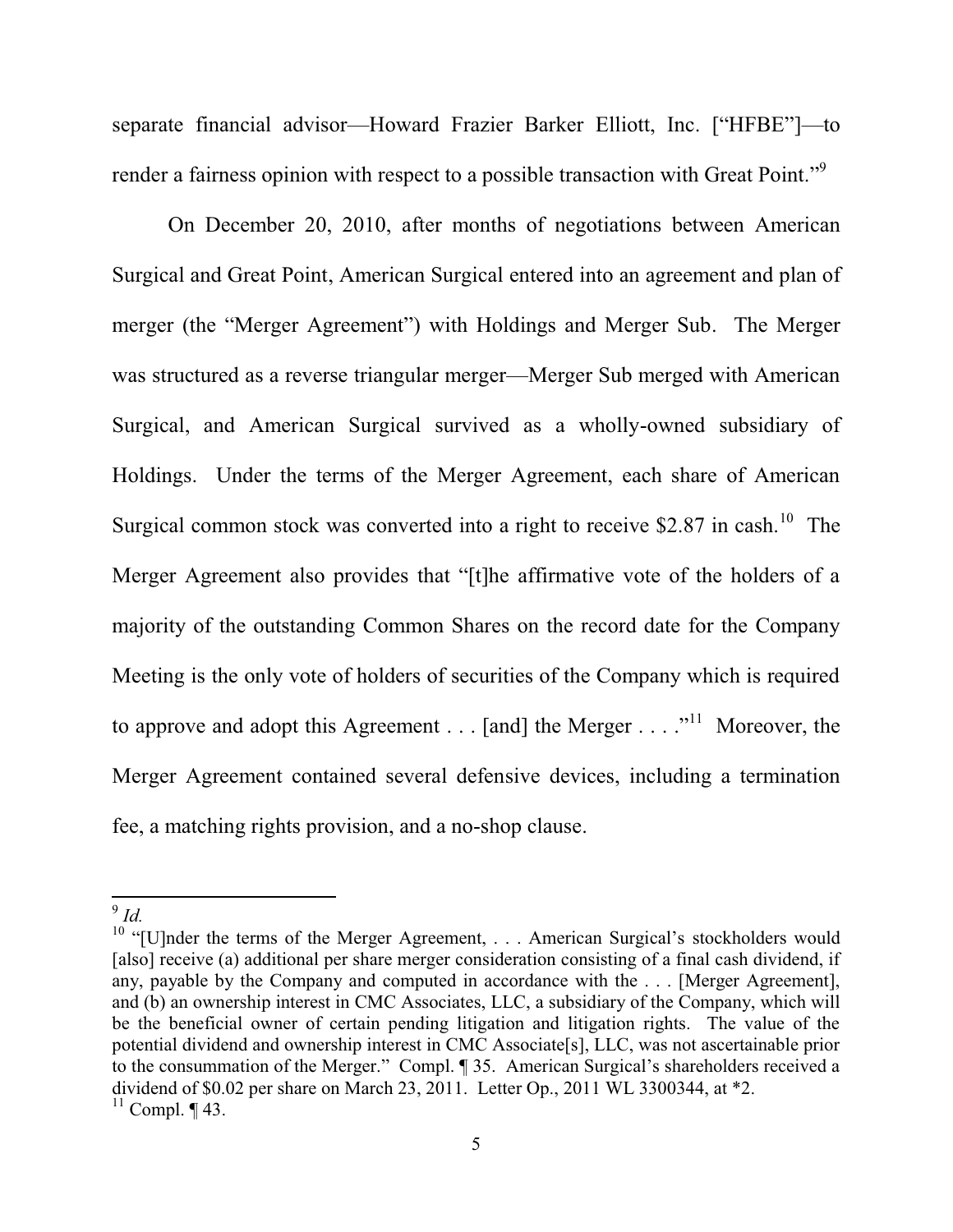On December 20, 2010, three sets of agreements, in addition to the Merger Agreement, were entered into in connection with the Merger.<sup>12</sup> First, each member of the Control Group executed a stockholder voting agreement (the "Voting" Agreements") with Holdings. In the Voting Agreements, each member of the Control Group agreed to vote all of the American Surgical common shares he owned in favor of the Merger. At that time, the members of the Control Group owned about 64% of American Surgical's common stock, but by the record date of the Merger, they owned  $71.19\%$  of the Company's common stock.

Second, each member of the Control Group entered into an exchange agreement (the "Exchange Agreements") with Holdings. In the Exchange Agreements, each member of the Control Group agreed to exchange, immediately before the effective time of the Merger, some of his American Surgical common shares for shares of Holdings' Series A Preferred Stock. Collectively, the members of the Control Group agreed to, and subsequently did, exchange 2,234,707 shares of American Surgical common stock (about 17.4% of American Surgical's common stock) for a 14.9% ownership interest in Holdings. Thus, although American Surgical's minority shareholders would be cashed-out in the Merger, the Exchange Agreements, which were executed on the same day as the

<sup>&</sup>lt;sup>12</sup> American Surgical Holdings, Inc., Current Report (Form 8-K) Ex. 10.1-10.12 (Dec. 23, 2010), *available at* http://www.sec.gov/Archives/edgar/data/1257499/000119312510287695/001193125 -10-287695-index.htm. The Complaint incorrectly states that several of these agreements were entered into on December 23, 2010. *See* Compl. ¶¶ 8-11. The fact that these agreements were entered into on December 20, as opposed to December 23, is not material to the Court's analysis.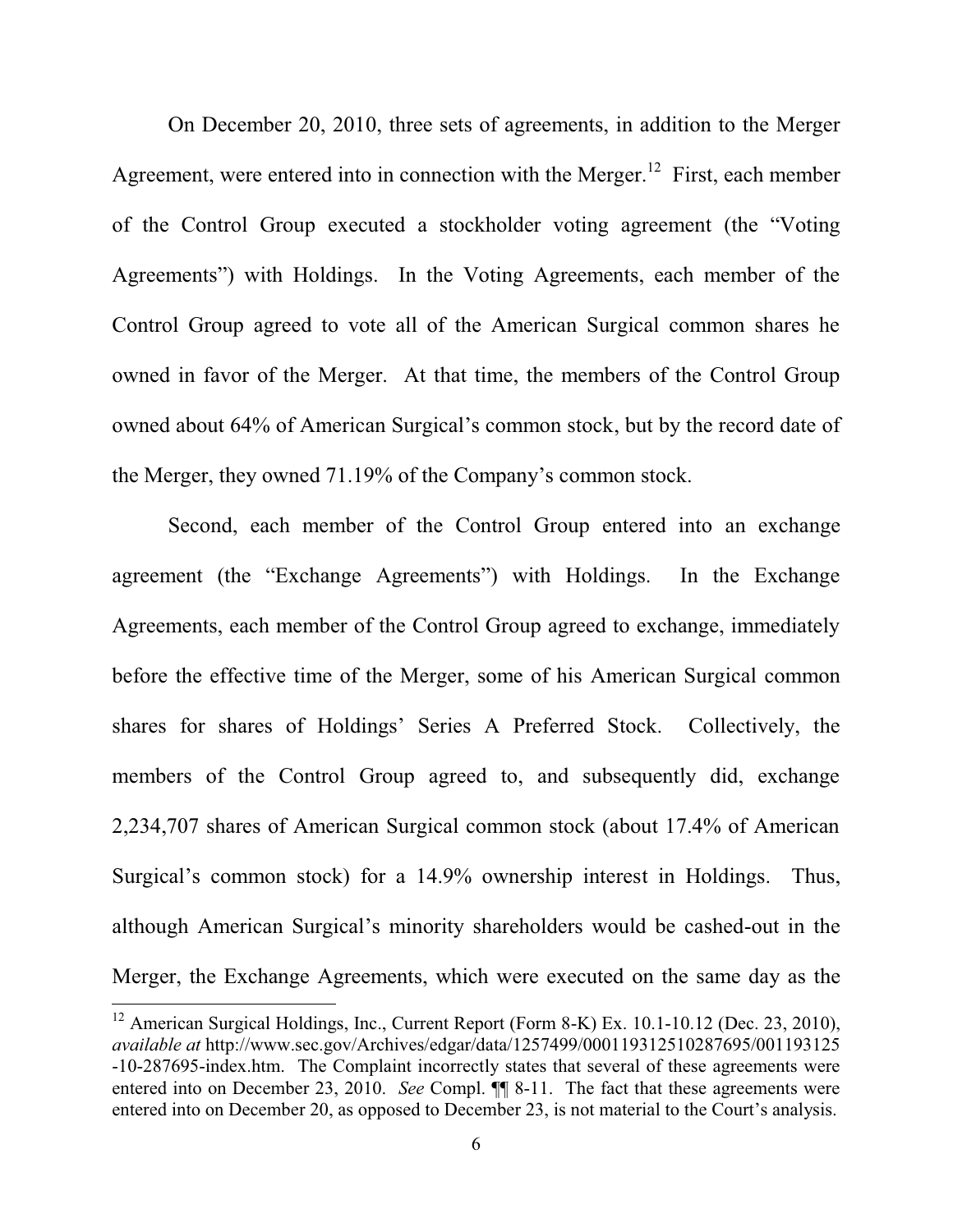Merger Agreement, provided that the members of the Control Group would retain an interest in the Company following the Merger.

Third, each member of the Control Group signed an employment agreement with Merger Sub (the "Employment Agreements"), which became effective at the effective time of the Merger.

Elgamal and Olmo-Rivas were each provided with a base annual salary of \$386,250, an annual incentive bonus up to 100% of their base salary, and an additional annual bonus of 12.5% of any EBITDA generated in excess of certain set target EBITDA amounts for the 2010 and 2011 calendar year. . . . [Merger Sub] also granted to Defendants Elgamal and Olmo-Rivas performance-based stock options equal to 1.75% of the fully diluted shares of . . . Holdings . . . , which options would vest based on the achievement of certain EBITDA targets. . . . Defendants Chapa and Chamberlain were provided with a base annual salary of \$250,000 and \$175,000 respectively, [and] with discretionary bonuses of \$100,000 and  $$50,000$ , respectively.<sup>13</sup>

On December 19, 2010, the day before the Merger Agreement was executed,

HFBE stated its opinion that "the [Merger] consideration, without interest, to be received by the Company's stockholders (other than the ... [Control Group]) was fair, from a financial point of view, to such holders."<sup>14</sup> The Complaint, however, takes issue with HFBE's fairness opinion. The Complaint alleges that the opinion was based, in part, on a flawed comparable company analysis. According to the

 $13$  Compl.  $\P$  42.

<sup>&</sup>lt;sup>14</sup> American Surgical Holdings, Inc., Definitive Proxy Statement (Schedule 14A), at 11 (Jan. 21, 2011), *available at* http://www.sec.gov/Archives/edgar/data/1257499/000119312511011660/ ddef14a.htm. The Court only relies on American Surgical's Definitive Proxy Statement for the proposition that HFBE gave a fairness opinion on December 19, 2010.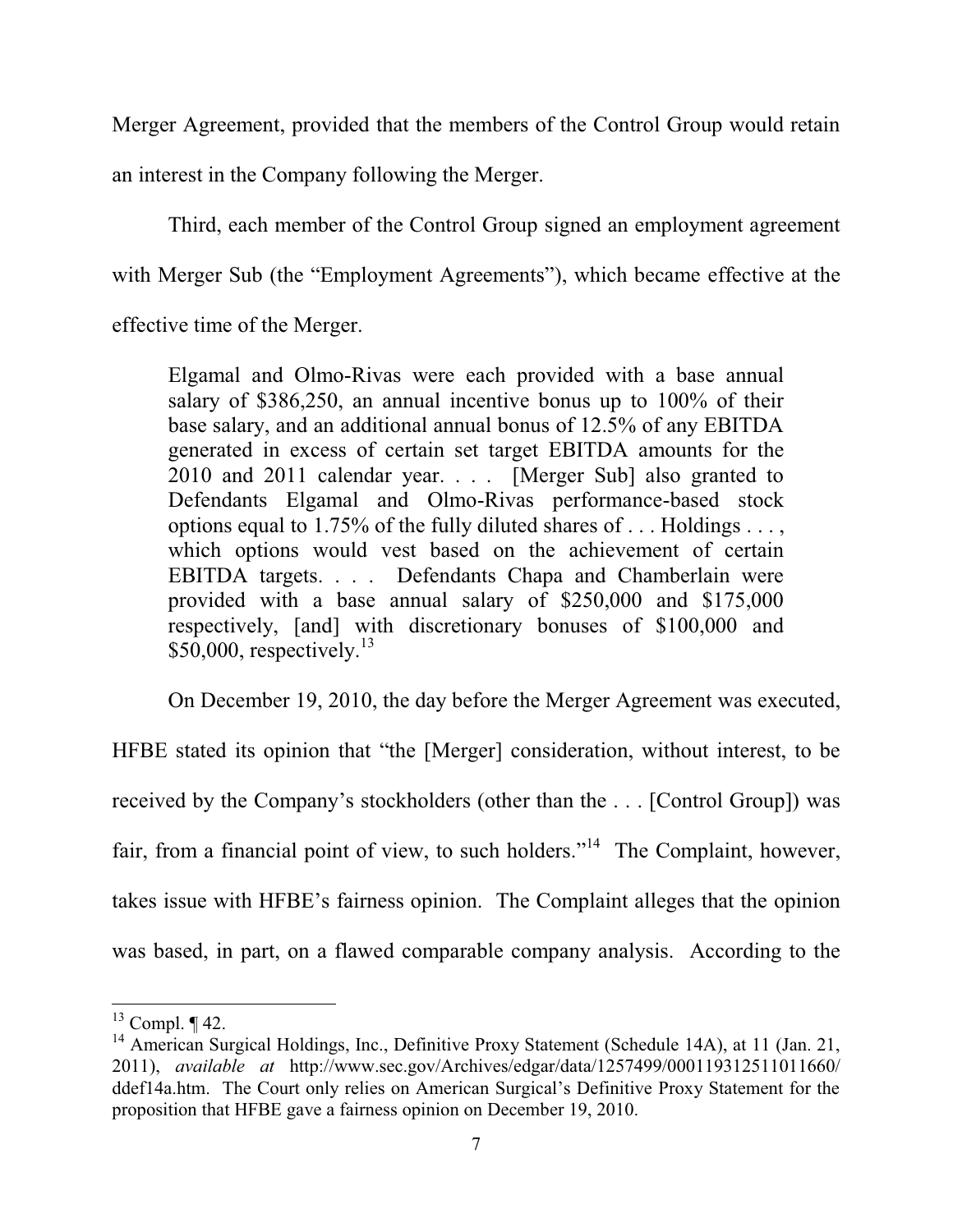Complaint, HFBE divined a 5-7x EBITDA multiple for American Surgical by comparing it to companies that were not actually comparable. The Complaint argues that companies comparable to American Surgical were actually sold at EBITDA multiples of 11-15x. The Complaint further contends that, even assuming HFBE's comparable company analysis was properly performed, "the \$2.87 Merger price was on the very low end of the Implied Per Share Equity Value Reference Ranges for the Company's Common Stock, and well below the midpoint of those ranges."<sup>15</sup> Moreover, the Complaint asserts that not all aspects of the fairness opinion were fairly disclosed to American Surgical's shareholders— "HFBE anticipated that the  $\ldots$  [Merger] would provide \$20-30 million in synergies to Great Point . . . [and that the Control Group, with its ongoing interest in the Company, would benefit from these synergies. But] this fact was not disclosed in the Definitive Proxy." $16$ 

On January 4, 2011, the Company filed its preliminary proxy statement.<sup>17</sup> On January 11, Frank initiated this action. On January 14, he moved for expedited proceedings and a preliminary injunction.<sup>18</sup> On January 21, American Surgical filed its definitive proxy statement, "which contained supplemental disclosures that effectively mooted the Plaintiff's disclosure claims. For that reason, Frank

 $15$  Compl.  $\P$  59.

 $^{16}$  *Id.* at  $\sqrt{67}$ .

<sup>&</sup>lt;sup>17</sup> Letter Op., 2011 WL 3300344, at  $*2$ .

<sup>18</sup> *Id.*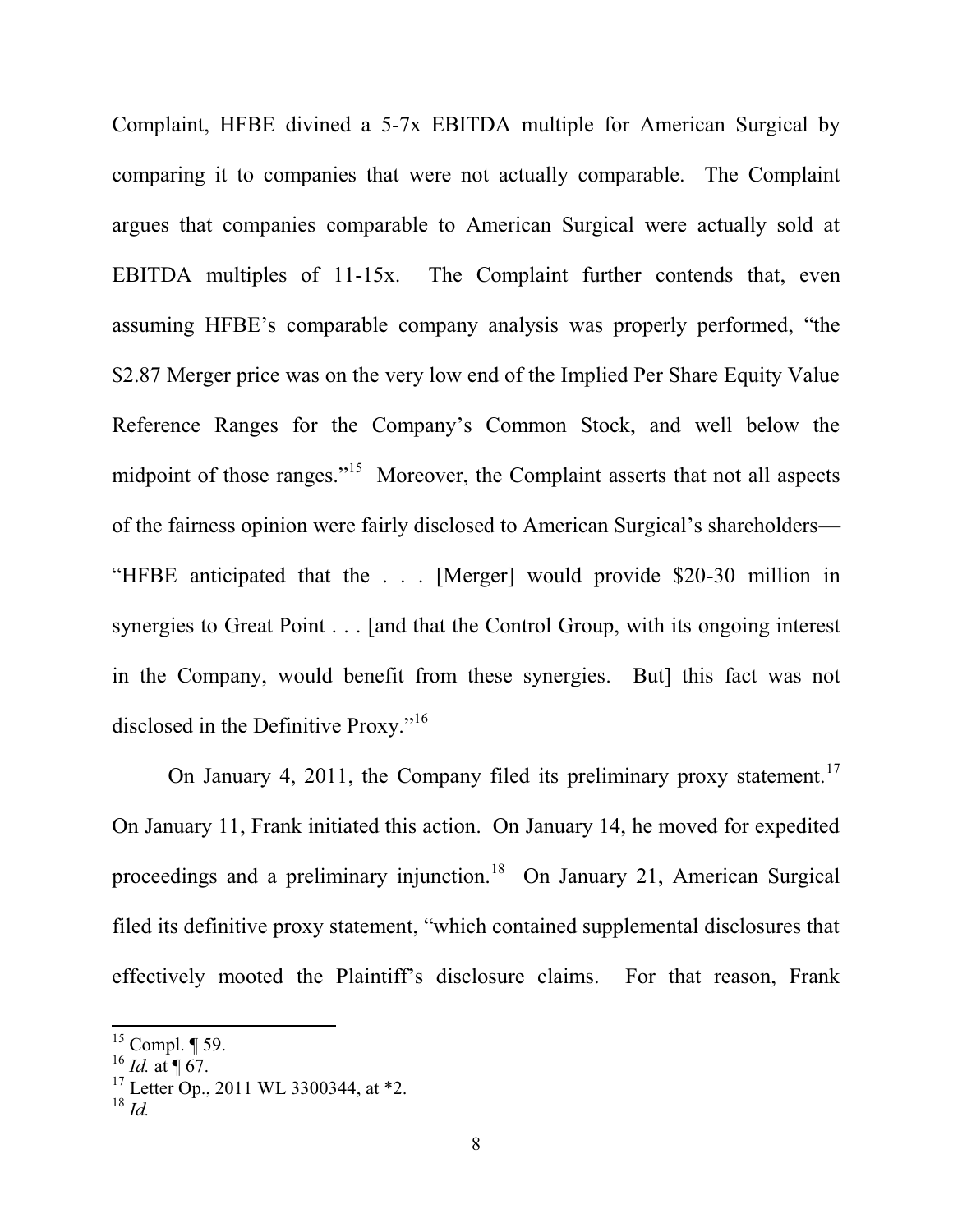withdrew his motions for expedited proceedings and for a preliminary injunction on January 24th."<sup>19</sup> On February 23, 2011, at a special meeting of American Surgical's common stockholders gathered for the purpose of voting on the Merger,  $86.6\%$  of the Company's common stock was voted, and 99.9% of those shares voted were cast in favor of the Merger. On March 23, 2011, the Merger closed.<sup>20</sup> On that same day, Toh received a \$250,000 fee for his role in negotiating the Merger.

#### **III. CONTENTIONS**

The Complaint consists of four causes of action. Cause of Action I alleges that the members of the Control Group "acting in concert and together as a group, were controlling shareholders, and have violated their fiduciary duties of loyalty and care owed to the public shareholders of American Surgical  $\ldots$   $\cdot$ <sup>21</sup> More specifically, Cause of Action I alleges that the Merger "is an attempt to deny Plaintiff and the other members of the Class their right to share proportionately in the true value of the Company, while usurping the same for the benefit of the . . . [members of the Control Group] who will maintain an interest in American Surgical on terms that were unfair and inadequate to Plaintiff and the members of

<sup>19</sup> *Id.*

<sup>20</sup> *Id.*

<sup>&</sup>lt;sup>21</sup> Compl.  $\P$  69.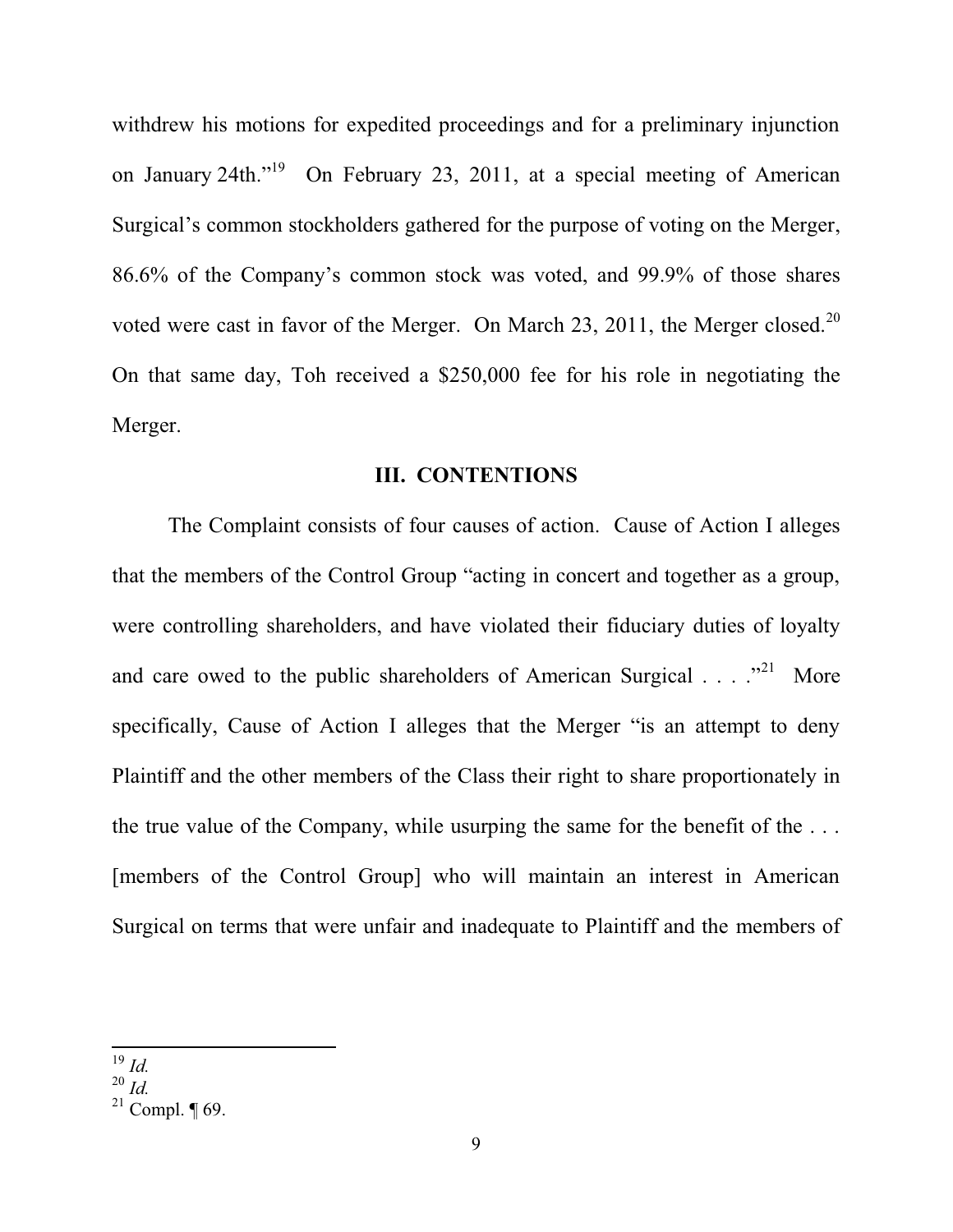the Class."<sup>22</sup> Cause of Action I also suggests that the members of the Control Group breached their fiduciary duties because they possessed "non-public information concerning the financial condition of American Surgical, . . . which they did not disclose to American Surgical's public stockholders,"<sup>23</sup> Cause of Action II alleges that the members of the Control Group were unjustly enriched as a result of the Merger. Cause of Action III alleges that the members of the Board, as well as Chamberlain and Chapa have breached their duty "to ensure that any transaction where the controlling shareholders of the Company are standing on both sides, is fair to American Surgical's shareholders, and [their duty] to ensure that the Company's shareholders were provided with all material information required by them in order to determine whether or not to seek appraisal."<sup>24</sup> According to the Complaint, the members of the Board, Chamberlain, and Chapa "have violated their fiduciary duties to Plaintiff and the other Class members by acquiescing to an unfair process dictated by conflicted insiders.<sup> $25$ </sup> Cause of Action IV alleges that the Purchasing Entities aided and abetted the breaches of fiduciary duty articulated in Causes of Action I and III. Cause of Action IV offers two reasons why the Purchasing Entities should be liable for aiding and abetting.

<sup>22</sup> *Id.* at ¶ 72.

<sup>23</sup> *Id.* at ¶ 71.

<sup>&</sup>lt;sup>24</sup> *Id.* at  $\int$  81. In the alternative, Cause of Action III alleges that "in agreeing to the Merger, ... [the members of the Board, Chamberlain, and Chapa] initiated a process to sell American Surgical that imposes a heightened fiduciary responsibility on them," *id.* at  $\P$  85, which they have violated "by failing to maximize shareholder value." *Id.* at **[86.**]  $^{25}$  *Id.* at ¶ 82.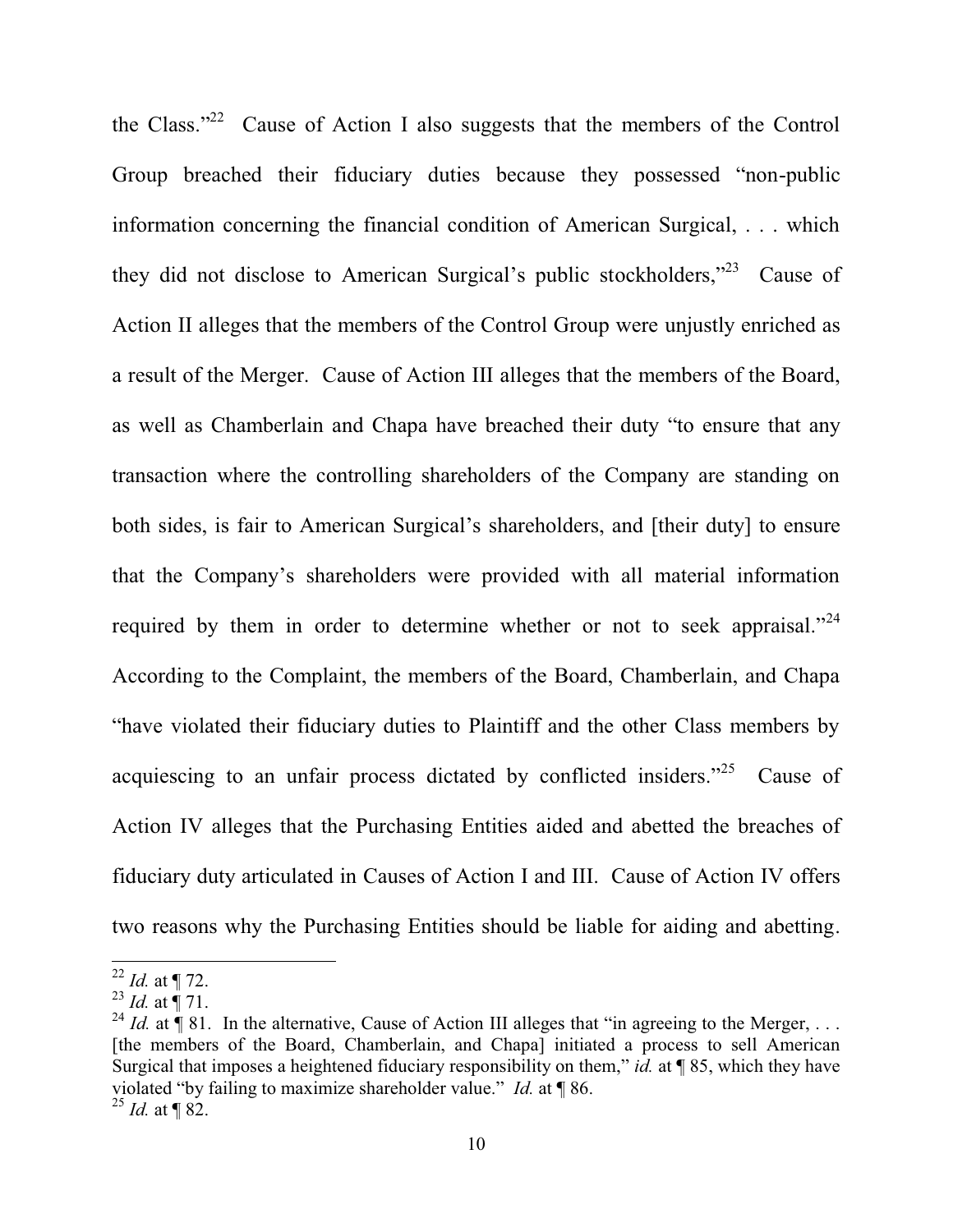First, the Purchasing Entities were "intimately involved in the negotiations and structuring of the . . . [Merger] and understood that the . . . [Control Group] and the minority shareholders were competing for the consideration that . . . [the Purchasing Entities] would pay to acquire American Surgical.<sup> $26$ </sup> Second, the Purchasing Entities "demanded deal protection measures, including an excessive termination fee, matching rights, and a no-shop clause while enticing American Surgical's management to enter into a deal with them through equity offerings . . . and lucrative salaries and bonuses . . . . "<sup>27</sup> Frank seeks to: (1) certify this action as a class action; (2) rescind the Merger or, in the alternative, recover rescissory damages for the purported class; (3) have the Defendants account for all of the damages they caused the purported class; and (4) recover the costs of this action, including reasonable attorneys' fees.

The Defendants have filed a joint motion to dismiss the Complaint pursuant to Court of Chancery Rule 12(b)(6). The Defendants argue that the arguments made in support of Cause of Action I are insufficient to rebut the presumptions of the business judgment rule. The Defendants admit that a control group may, necessarily, have to show the entire fairness of a transaction that it stands on both

 $^{26}$  *Id.* at ¶ 89.

 $^{27}$  *Id.* at  $\frac{1}{9}$  90.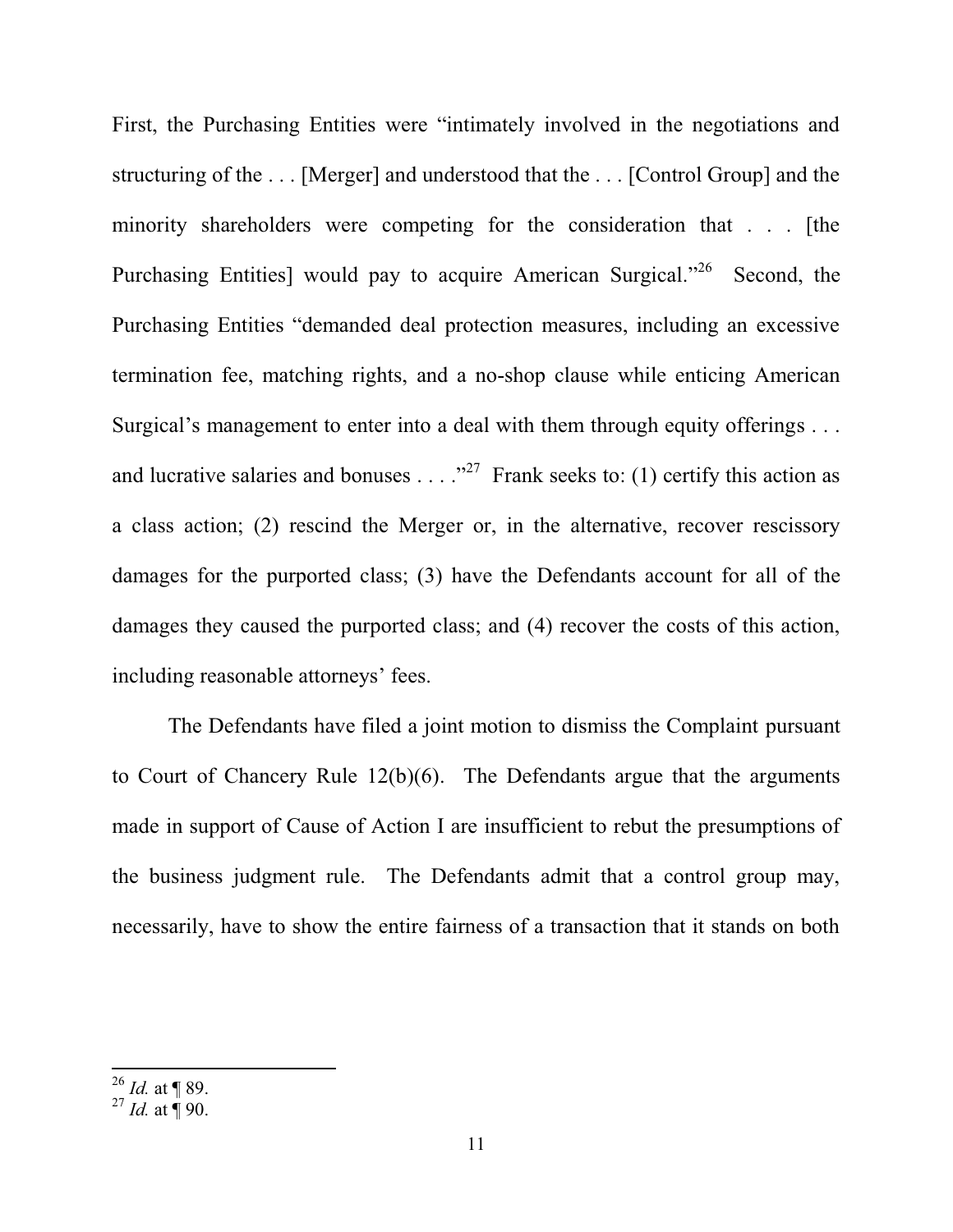sides of, $28$  but the Defendants argue that here, the Control Group did not stand on both sides of the Merger. The Defendants argue that, the Purchasing Entities, a group of third parties with no affiliation to any member of the Control Group, structured the terms of the Merger, and that "none of the alleged controllers in this case—individually or as a group—negotiated the part of  $\ldots$  [the Merger] that involved the ... [minority shareholders'] deal compensation.<sup> $29$ </sup> Moreover, the Defendants argue that the members of the Control Group "were net *sellers* of American Surgical's shares in the Merger  $\dots$  ...<sup>30</sup>

The . . . [members of the Control Group] sold 75% of their shares for the same Merger consideration as all of the other stockholders, and "rolled over" only 25% of their shares. Moreover, while the shares they rolled over represented nearly 18% of the outstanding stock of American Surgical, they were exchanged for only 15% of the acquiring company—a correspondingly smaller percentage of the acquiring company's shares.... In these circumstances, the Rollover Defendants would *always* be better off if a higher price were paid in the Merger. $31$ 

Because, according to the Defendants, the allegations in Cause of Action I are insufficient to overcome the presumptions of the business judgment rule, the Defendants argue that Cause of Action I fails to state a claim that the members of

<sup>&</sup>lt;sup>28</sup> See Joint Opening Br. in Supp. of Defs.' Mot. to Dismiss ("Defs.' Opening Br.") at 14 ("While entire fairness may apply *ab initio* where a controlling entity stands on both sides of a transaction (i.e., in a squeeze out merger or a merger between two companies with one shareholder *controlling both sides*), '[e]ntire fairness is not automatically triggered when a *noncontrolling* shareholder appears on both sides of the challenged transaction."") (quoting *Orman v. Cullman*, 794 A.2d 5, 20 n.36 (Del. Ch. 2002)).

<sup>&</sup>lt;sup>29</sup> Joint Reply Br. in Supp. of Defs.' Mot. to Dismiss ("Defs.' Reply Br.") at 9.

 $30$  Defs.' Opening Br. at 16.

 $31$  *Id.*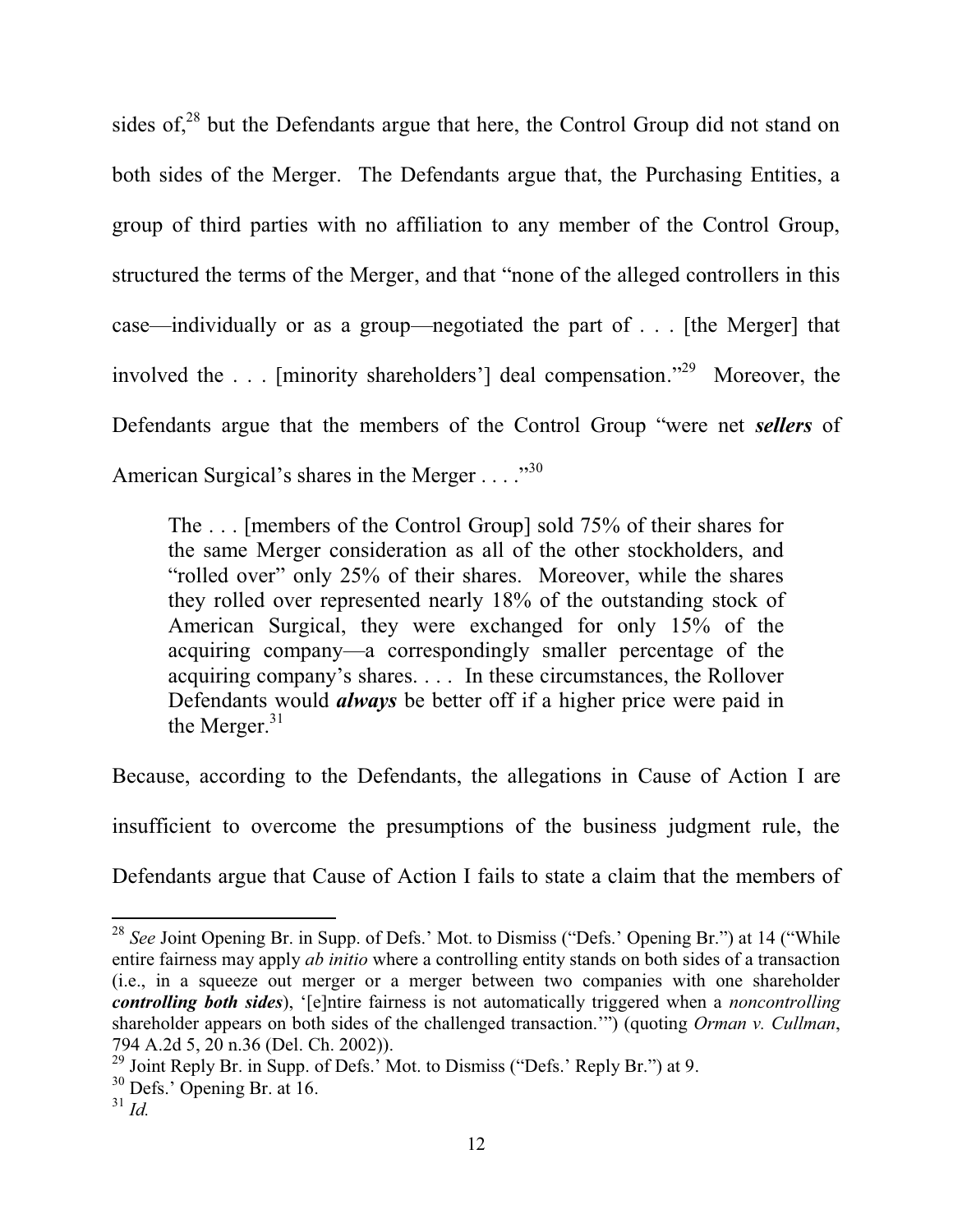the Control Group breached their fiduciary duties. The Defendants also dispute that Chamberlain and Chapa were part of the Control Group—"[w]ithout allegations that Chapa and Chamberlain were somehow needed to secure dispositive control over the transaction, they are not accused of violating any specific duties to the class shareholders and must be dismissed."<sup>32</sup>

In challenging Cause of Action II, the Defendants argue that a claim that the Control Group was unjustly enriched must fail for at least two reasons. First, the Defendants contend that "the dismissal of Plaintiff's First Cause of Action for Breach of Fiduciary Duty necessarily requires that the Unjust Enrichment claim fail as well. $33$  Second, the Defendants contend that Frank's argument that the Control Group was unjustly enriched is based on a flawed interpretation of HFBE's fairness opinion. Specifically, the Defendants argue that Frank failed to consider projected net debt in calculating the enterprise value of American Surgical after the Merger. According to the Defendants, the fairness opinion, properly interpreted, shows that the Control Group was not enriched as a result of the Merger.

As for Cause of Action III, the Defendants argue that because the Control Group was not standing on both sides of the Merger, the decision to enter into the Merger Agreement is entitled to the presumptions of the business judgment rule, unless the Complaint pleads facts to suggest that a majority of the Board was not

<sup>32</sup> *Id.* at 28.

<sup>33</sup> *Id.* at 26.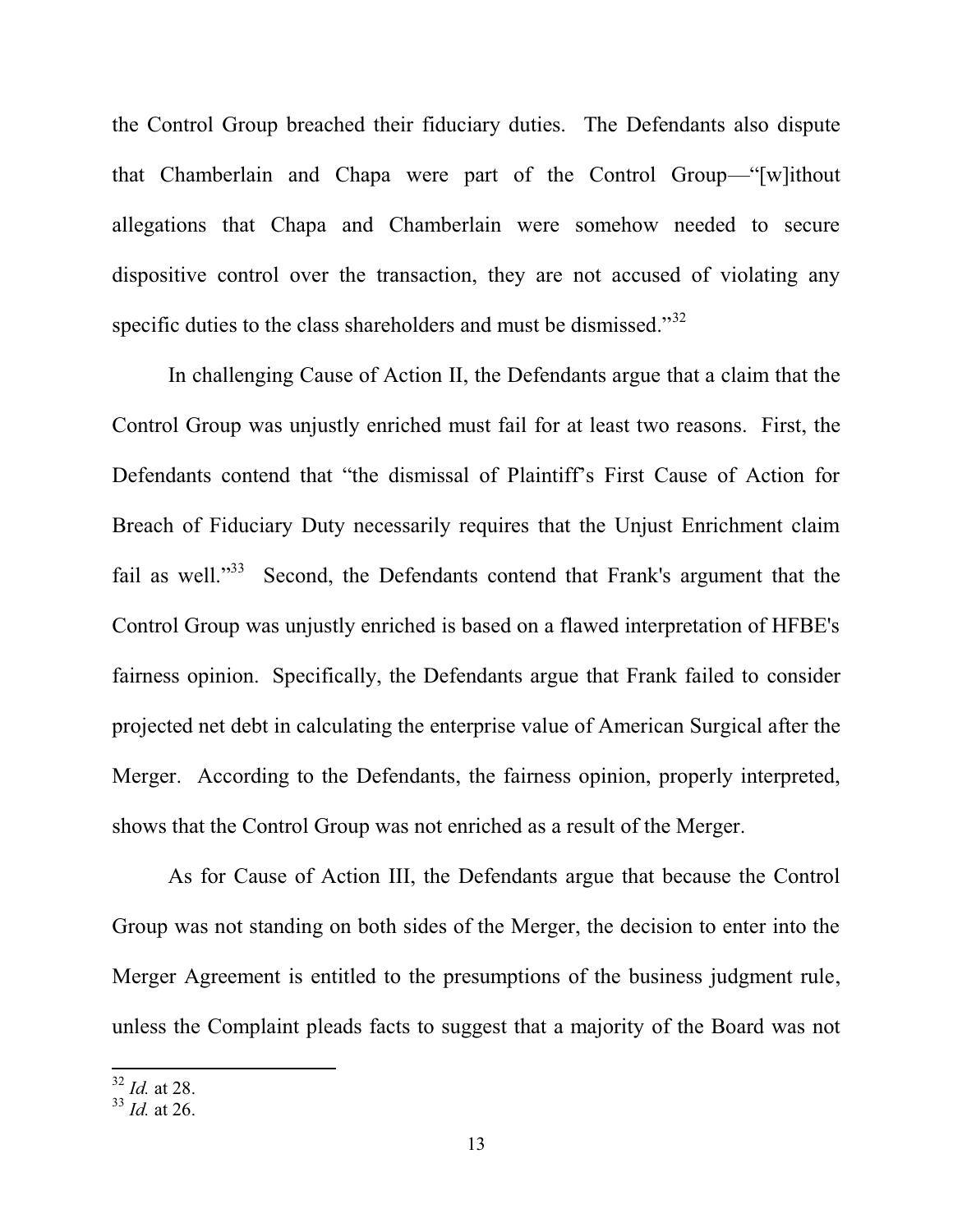independent and disinterested when the Board approved the Merger Agreement. The Defendants continue their argument by laying out why a majority of the Board was disinterested and independent. The Defendants concede that "[f]or purposes of this motion, Defendant directors Elgamal and Olmo-Rivas, who owned more than 55% of the Company's stock, and who received post-merger employment, discretionary bonuses, and ownership in the post-merger company may be considered to have had an 'interest' in the Merger."<sup>34</sup> But the Defendants contend that the other three members of the Board, Klienman, Bailey, and Toh, were independent and disinterested. Moreover, the Defendants argue that the terms of the Merger Agreement were negotiated by the Special Committee, and the Special Committee recommended that the Board enter into the Merger Agreement. According to the Defendants, the Special Committee was composed of independent and disinterested directors, Bailey and Kleinman, and therefore, the Defendants contend that the Special Committee's approval of the Merger is another basis upon which the Court should determine that the Board's decision to enter into the Merger Agreement is entitled to the presumptions of the business judgment rule. The Defendants also argue that, if they are correct that the presumptions of the business judgment rule apply to the Board's decision to undertake the Merger, any claim for monetary damages against any member of the

<sup>34</sup> *Id.* at 19-20.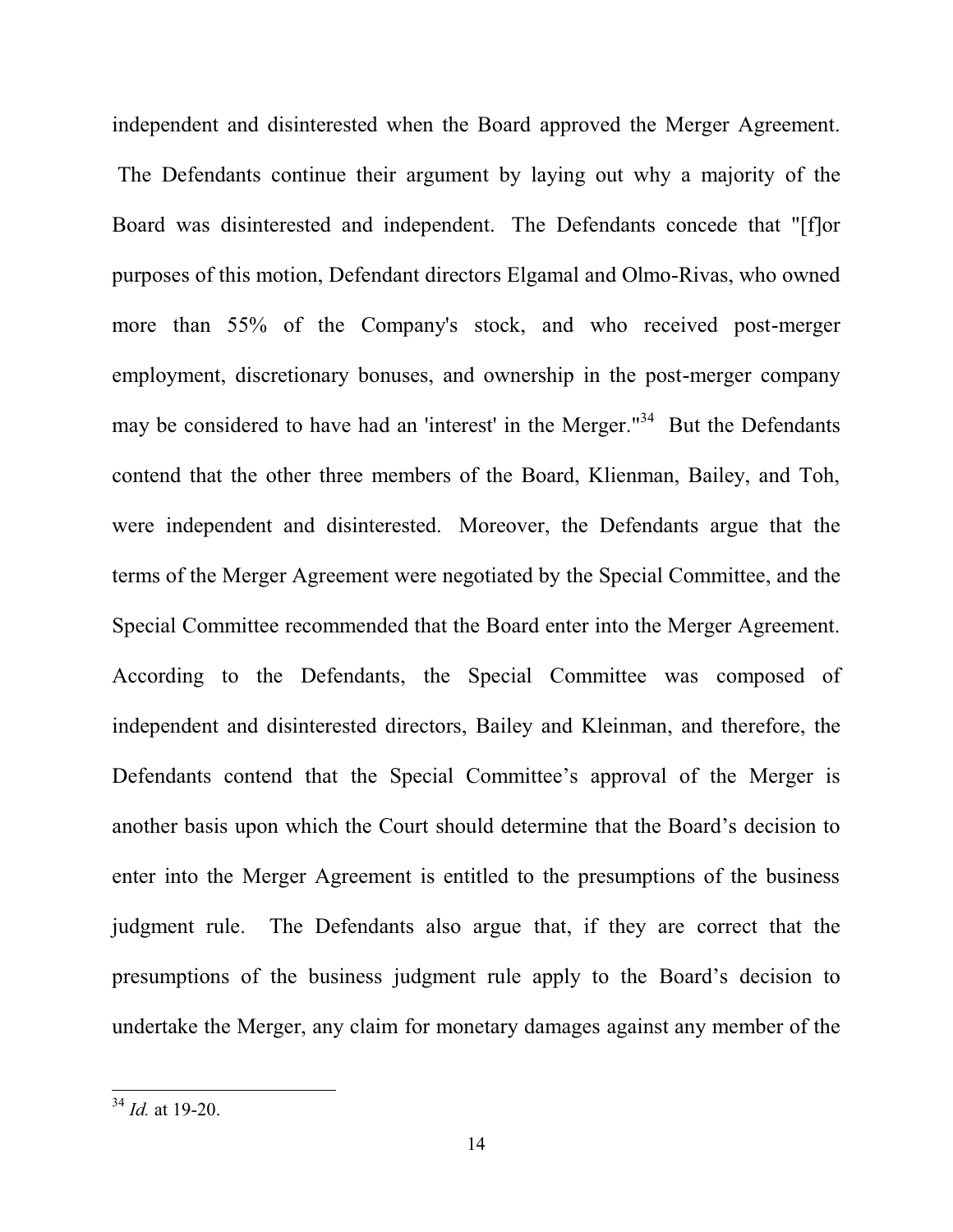Board, for breach of the duty of care, should be dismissed because American Surgical had adopted an exculpatory provision pursuant to 8 *Del. C.* §102(b)(7) which eliminates director liability for good faith breaches of the duty of care. "If, on the other hand, entire fairness does, or may, apply here, then Defendants are content to have the  $$102(b)(7)$  defense decided at trial or further summary disposition."<sup>35</sup>

With respect to Cause of Action IV, the Defendants argue that because Frank has failed to plead an underlying breach of fiduciary duty by the Board or the Control Group, a claim for aiding and abetting fails as a matter of law. Moreover, the Defendants argue that even if Frank has pled a claim for breach of fiduciary duty, he has failed to adequately plead that the Purchasing Entities knowingly participated in that breach.

In opposing the Defendants' motion to dismiss Cause of Action I, Frank argues that the Complaint adequately alleges that Elgamal, Olmo-Rivas, Chapa, and Chamberlain "were, together, majority shareholders of American Surgical, owing a fiduciary duty to the minority public shareholders."<sup>36</sup> Frank also argues that the Complaint adequately alleges that the members of the Control Group stood on both sides of the Merger because "they negotiated for themselves a material

 $35$  Defs.' Reply Br. at 24.

 $36$  Pl.'s Br. in Opp. to Defs.' Mot. to Dismiss ("Pl.'s Answering Br.") at 11.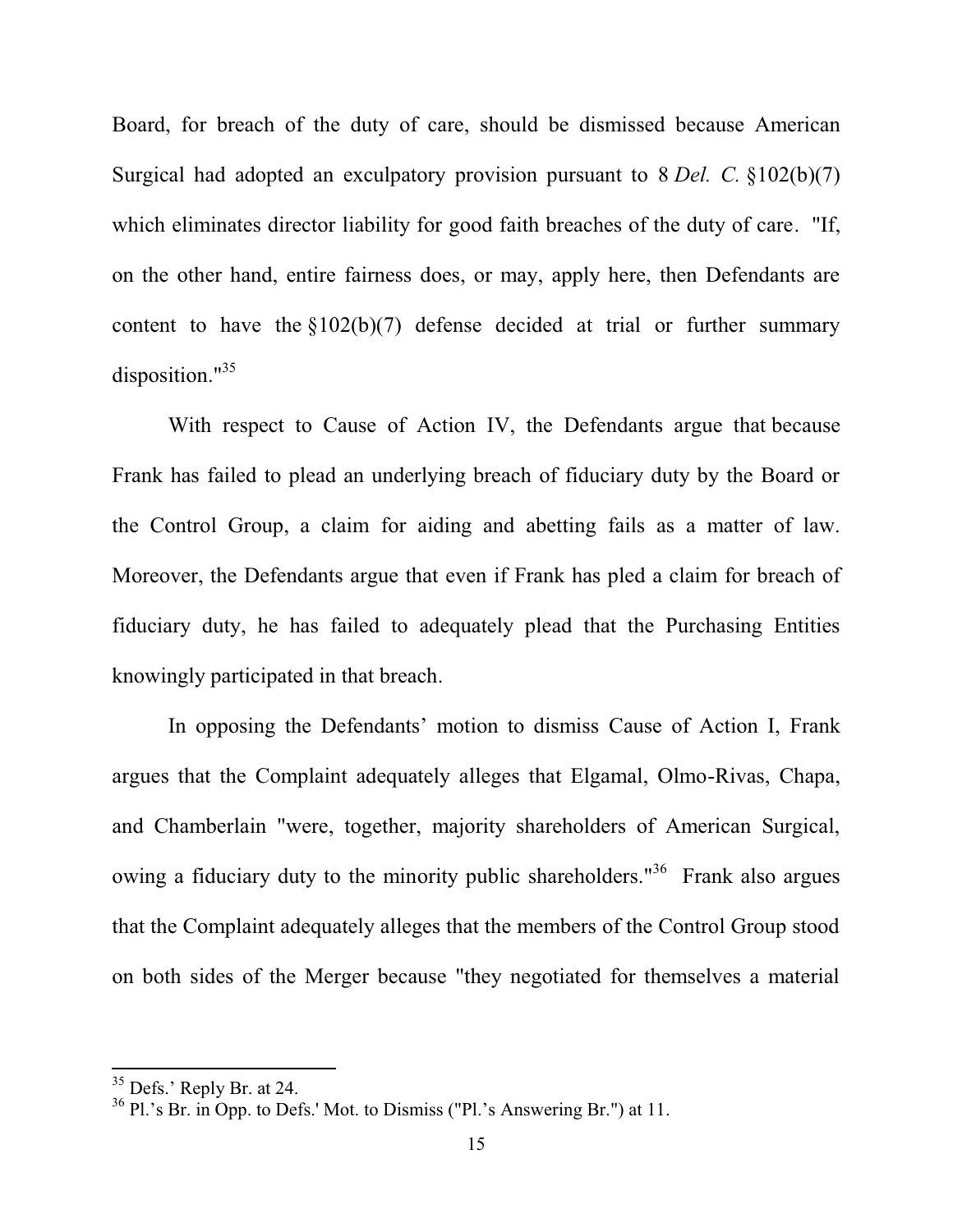interest in the surviving company," $37$  and therefore, that the Merger is subject to entire fairness review. "Moreover, even if the members of the controlling group did not stand on both sides of the ... [Merger, Frank contends that] entire fairness might still be the appropriate standard of review at trial because no majority-ofthe-minority provision was included as part of the  $\dots$  [Merger].<sup>"38</sup>

In support of Cause of Action II, Frank argues that the Complaint adequately pleads a claim for unjust enrichment against the members of the Control Group. Frank contends that the Defendants' argument that the unjust enrichment claim is based on a flawed analysis of HFBE's fairness opinion should not be addressed on a motion to dismiss—"[the Defendants'], or their expert's, disagreement with the analysis in the Complaint is not appropriately the subject for a motion to dismiss, but is a factual question that will be more appropriately answered after the completion of discovery." $39$ 

In defense of Cause of Action III, Frank argues that the Complaint adequately pleads that all of the Defendants were either interested in the Merger, or not independent, and therefore, that the Merger is subject to entire fairness review. Frank contends that each member of the Control Group was interested in the Merger because each received a material benefit (continued employment) in

<sup>37</sup> *Id.* at 11-12.

<sup>38</sup> *Id.* at 12.

<sup>39</sup> *Id.* at 29.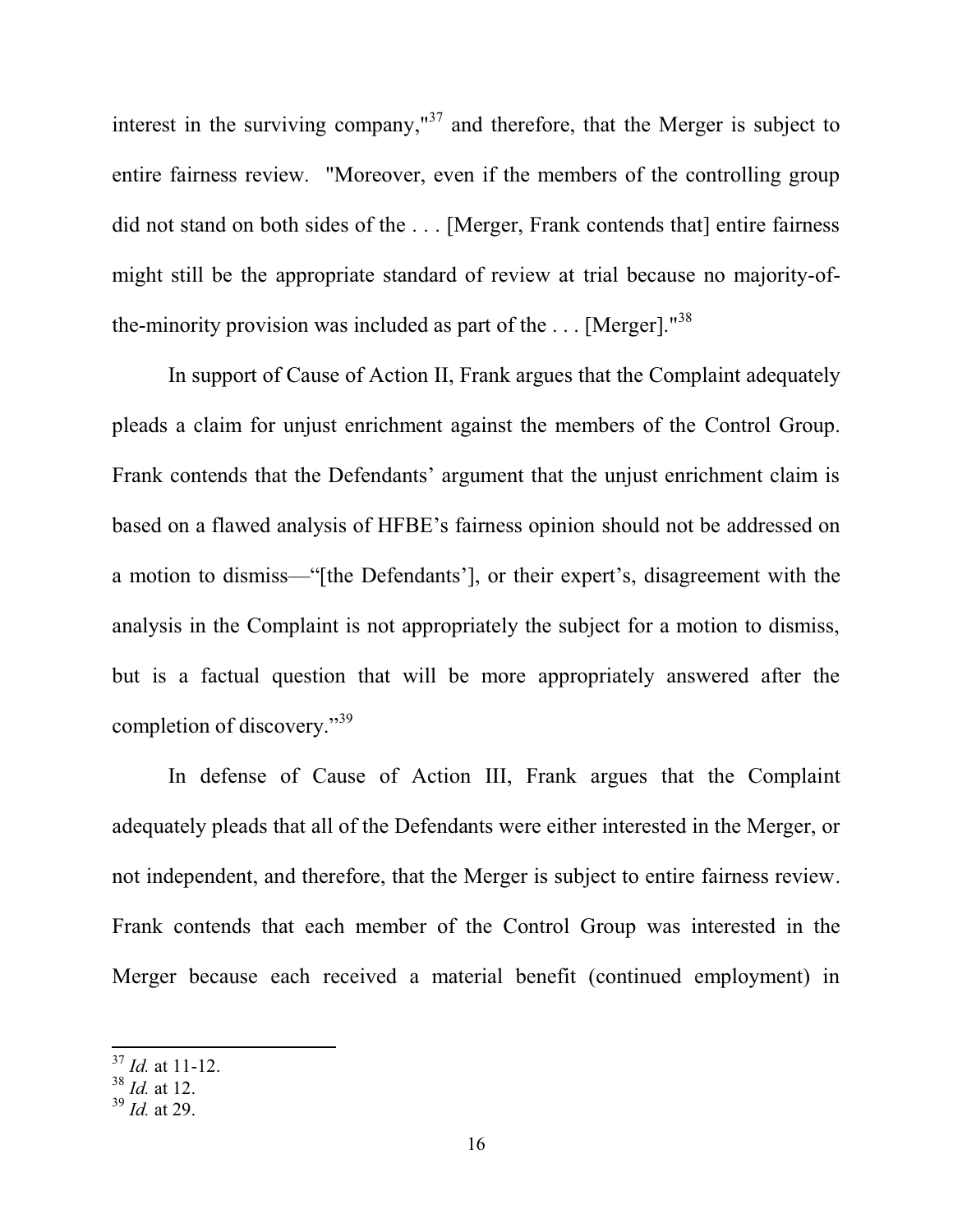connection with the Merger. Frank further contends that Toh was interested in the Merger because he was paid \$250,000 for his role in negotiating the Merger. According to Frank, "[s]uch a significant payment should, at least for purposes of this Motion, be considered a disabling conflict."<sup>40</sup> Frank argues that Bailey and Kleinman "were not independent because they had business relationships with the Company."<sup>41</sup> Specifically, Bailey and Kleinman, who are surgeons, worked at hospitals which allegedly have contractual relationships with one of American Surgical's subsidiaries. $42$ 

 With regard to Cause of Action IV, Frank argues that the Complaint adequately pleads a claim for aiding and abetting.

#### **IV. ANALYSIS**

"Pursuant to  $[Country]$  Rule  $12(b)(6)$ , this Court may grant a motion to dismiss for failure to state a claim if a complaint does not assert sufficient facts that, if proven, would entitle the plaintiff to relief.<sup> $343$ </sup> "The governing pleading standard in Delaware to survive a motion to dismiss is reasonable 'conceivability."<sup>44</sup> Thus, when considering a motion to dismiss,

<sup>40</sup> *Id.* at 27.

<sup>41</sup> *Id.* at 22.

 $42$  Compl.  $\P$  47.

<sup>&</sup>lt;sup>43</sup> *In re Alloy, Inc. S'holder Litig.*, 2011 WL 4863716, at  $*6$  (Del. Ch. Oct. 13, 2011).

<sup>44</sup> *Central Mortg. Co. v. Morgan Stanley Mortg. Capital Holdings, LLC*, 27 A.3d 531, 537 (Del. 2011) (citation omitted).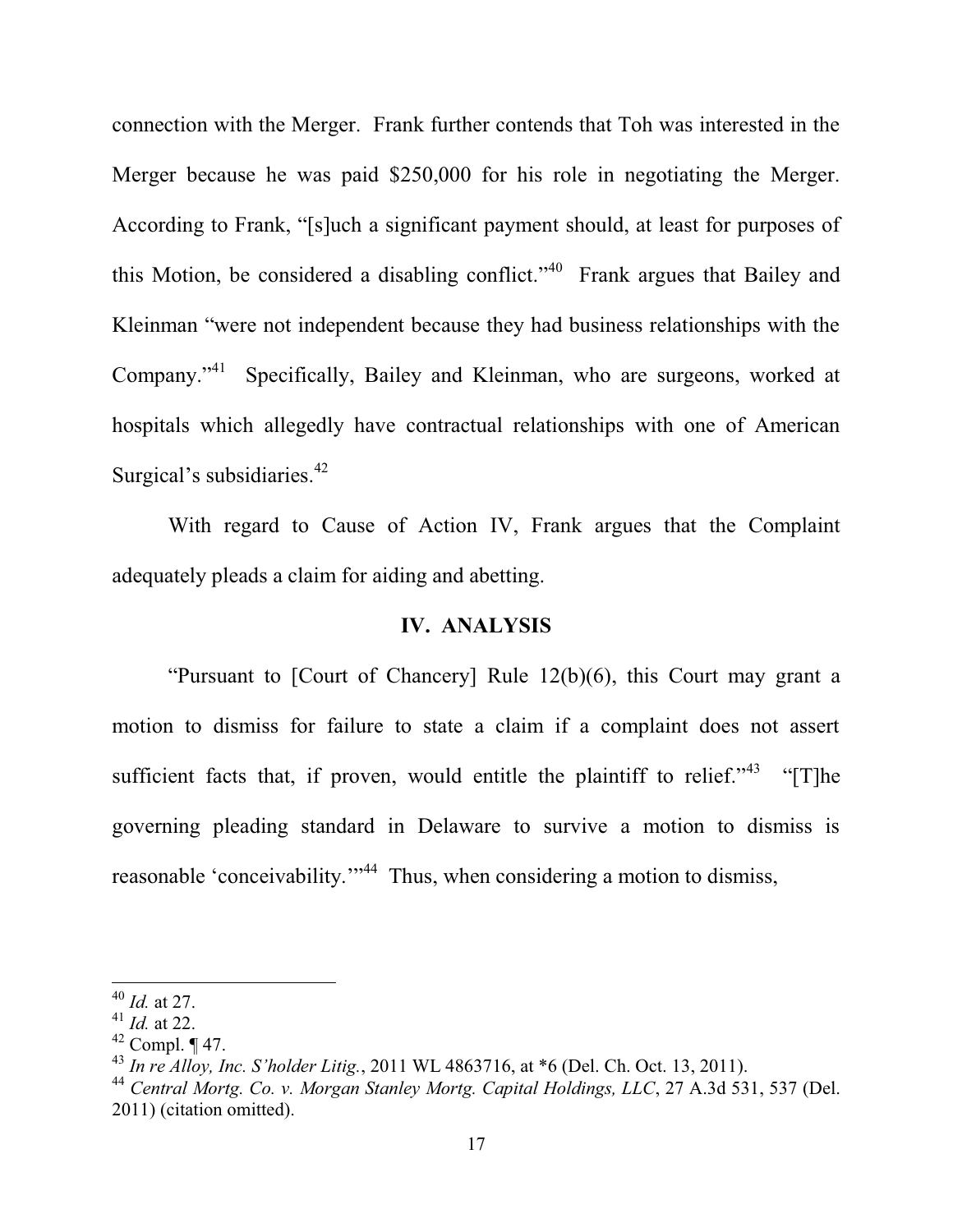a trial court should accept all well-pleaded factual allegations in the Complaint as true, accept even vague allegations in the Complaint as "well-pleaded" if they provide the defendant notice of the claim, draw all reasonable inferences in favor of the plaintiff, and deny the motion unless the plaintiff could not recover under any reasonably conceivable set of circumstances susceptible of proof.<sup>45</sup>

"The court  $\ldots$  need not 'accept conclusory allegations unsupported by specific facts or . . . draw unreasonable inferences in favor of the non-moving party,"<sup>46</sup> but as long as there is a reasonable possibility that a plaintiff could recover, a motion to dismiss will be denied.<sup>47</sup>

#### A. *Cause of Action I*

 Cause of Action I alleges that the members of the Control Group breached the fiduciary duties that they owed to American Surgical's minority stockholders. When a corporation with a controlling stockholder merges with an unaffiliated company, the minority stockholders of the controlled corporation are cashed-out, and the controlling stockholder receives a minority interest in the surviving company, the controlling stockholder does not "stand on both sides" of the merger.48 Therefore, in that type of transaction, *Kahn v. Lynch Communication* 

<sup>&</sup>lt;sup>45</sup> *Id.* at 536 (citation omitted).

<sup>46</sup> *Alloy*, 2011 WL 4863716, at \*6 (citing *Price v. E.I. duPont de Nemours & Co., Inc.*, 26 A.3d 162, 166 (Del. 2011)).

<sup>&</sup>lt;sup>47</sup> See id. ("Delaware's reasonable 'conceivability' standard asks whether there is a 'possibility' of recovery.") (citing *Central Mortg.*, 27 A.3d at 537 n.13).

<sup>&</sup>lt;sup>48</sup> In re John O. Hammons Hotels Inc. S'holder Litig., 2009 WL 3165613, at \*10 (Del. Ch. Oct. 2, 2009).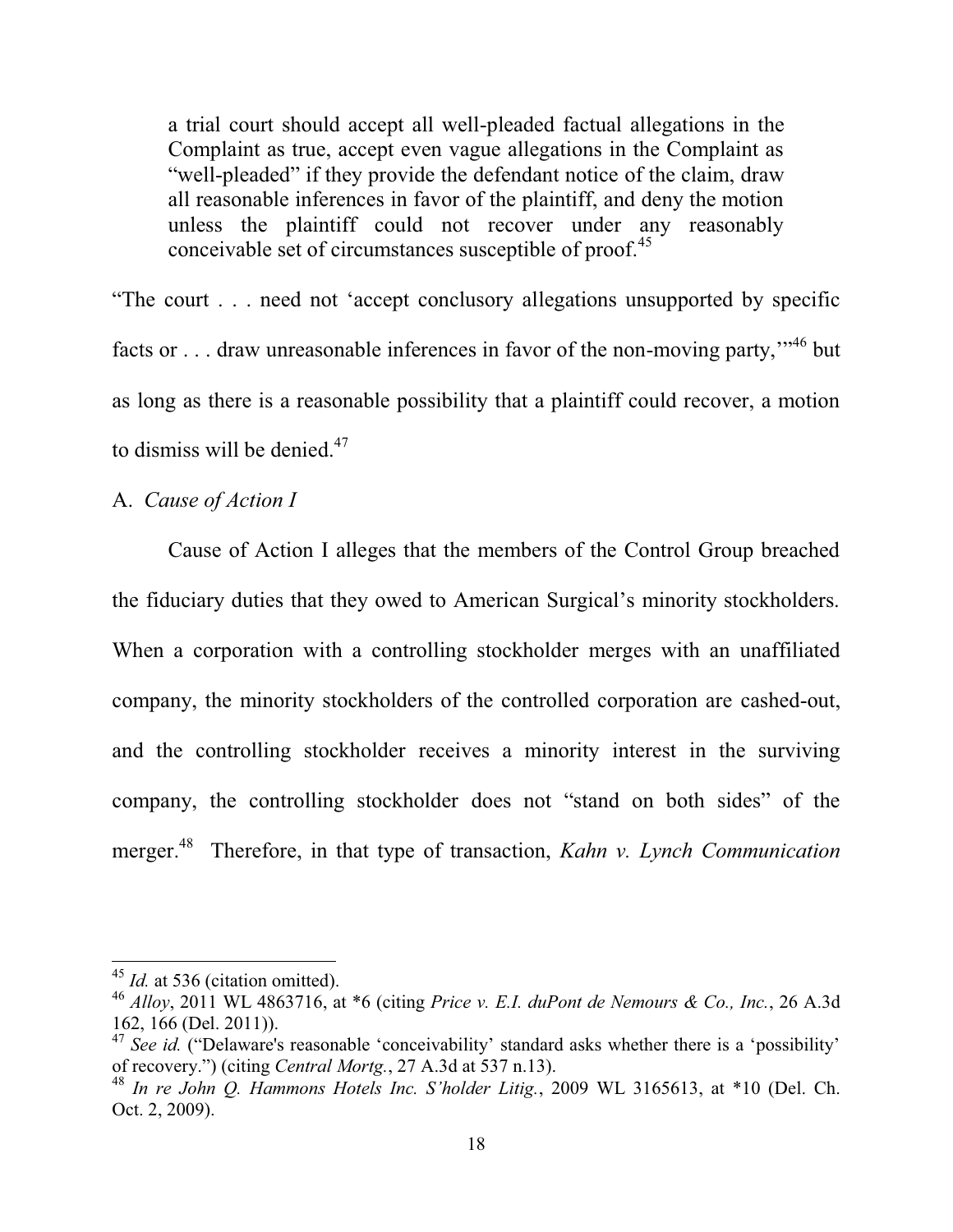*Systems, Inc.*<sup>49</sup> "does not mandate that the entire fairness standard of review apply notwithstanding any procedural protections that were used."<sup>50</sup>

[I]t is nonetheless true that . . . [the controlling stockholder] and the minority stockholders . . . [are] in a sense "competing" for portions of the consideration  $\ldots$  [that the unaffiliated company is] willing to pay to acquire . . . [the corporation] and that . . . [the controlling stockholder], as a result of his controlling position, could effectively veto any transaction. In such a case it is paramount-indeed, necessary in order to invoke business judgment review-that there be robust procedural protections in place to ensure that the minority stockholders have sufficient bargaining power and the ability to make an informed choice of whether to accept the third-party's offer for their shares. $51$ 

Specifically, "business judgment would be the applicable standard of review if the transaction were (1) recommended by a disinterested and independent special committee, *and* (2) approved by stockholders in a non-waivable vote of the majority of all the minority stockholders."<sup>52</sup> If a transaction is not conditioned on "robust procedural protections," "entire fairness is the appropriate standard of review." $53$ 

 The Complaint sufficiently alleges that the Merger was a *Hammons*-type transaction. The Complaint pleads facts which suggest that the Control Group was American Surgical's controlling stockholder, that the Merger was a transaction between unaffiliated parties, and that the terms of the Merger granted the members

<sup>49 638</sup> A.2d 1110 (Del. 1994).

<sup>50</sup> *Hammons*, 2009 WL 3165613, at \*10.

 $^{51}$  *Id.* at \*12.

<sup>52</sup> *Id.*

 $^{53}$  *Id.* at \*13.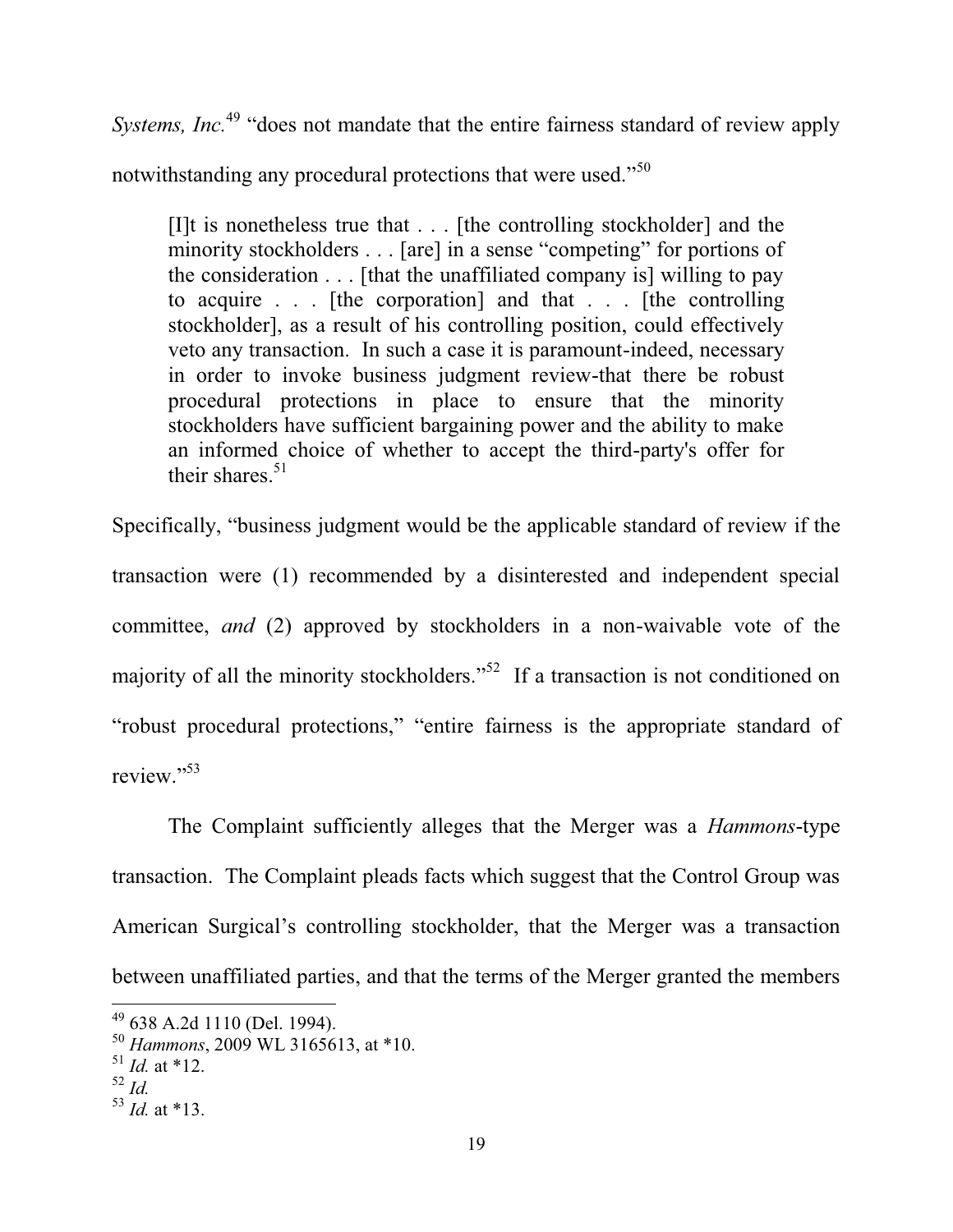of the Control Group a minority interest in the surviving company while American Surgical's minority stockholders were cashed-out. Therefore, because the Merger was not conditioned on "robust procedural protections," the Merger will be reviewed for entire fairness.

## 1. The Control Group was American Surgical's Controlling Stockholder

Although a controlling shareholder is often a single entity or actor, Delaware case law has recognized that a number of shareholders, each of whom individually cannot exert control over the corporation (either through majority ownership or significant voting power coupled with formidable managerial power), can collectively form a control group where those shareholders are connected in some legally significant way-e.g., by contract, common ownership, agreement, or other arrangement-to work together toward a shared goal.<sup>54</sup>

"If such a control group exists, it is accorded controlling shareholder status, and its

members owe fiduciary duties to the minority shareholders of the corporation.<sup>555</sup>

Although there was no one person or entity that controlled American Surgical, the Complaint sufficiently alleges that Elgamal, Olmo-Rivas, Chapa, and Chamberlain, the members of the Control Group, were connected in a legally significant way. The Complaint alleges that the members of the Control Group, "as majority shareholders of the Company acting in concert, owed fiduciary duties

<sup>54</sup> *Dubroff v. Wren Holdings, LLC*, 2009 WL 1478697, at \*3 (Del. Ch. May 22, 2009) *("Dubroff I")* (citing *In re PNB Holding Co. S'holders Litig.*, 2006 WL 2403999, at \*9-10 (Del.) Ch. Aug. 18, 2006); *Emerson Radio Corp. v. Int'l Jensen Inc.*, 1996 WL 483086, at \*17 (Del. Ch. Aug. 20, 1996)).

<sup>&</sup>lt;sup>55</sup> Dubroff v. Wren Holdings, LLC, 2011 WL 5137175, at \*7 ("Dubroff II") (Del. Ch. Oct. 28, 2011) (citing *Dubroff I*, 2009 WL 1478697, at \*3).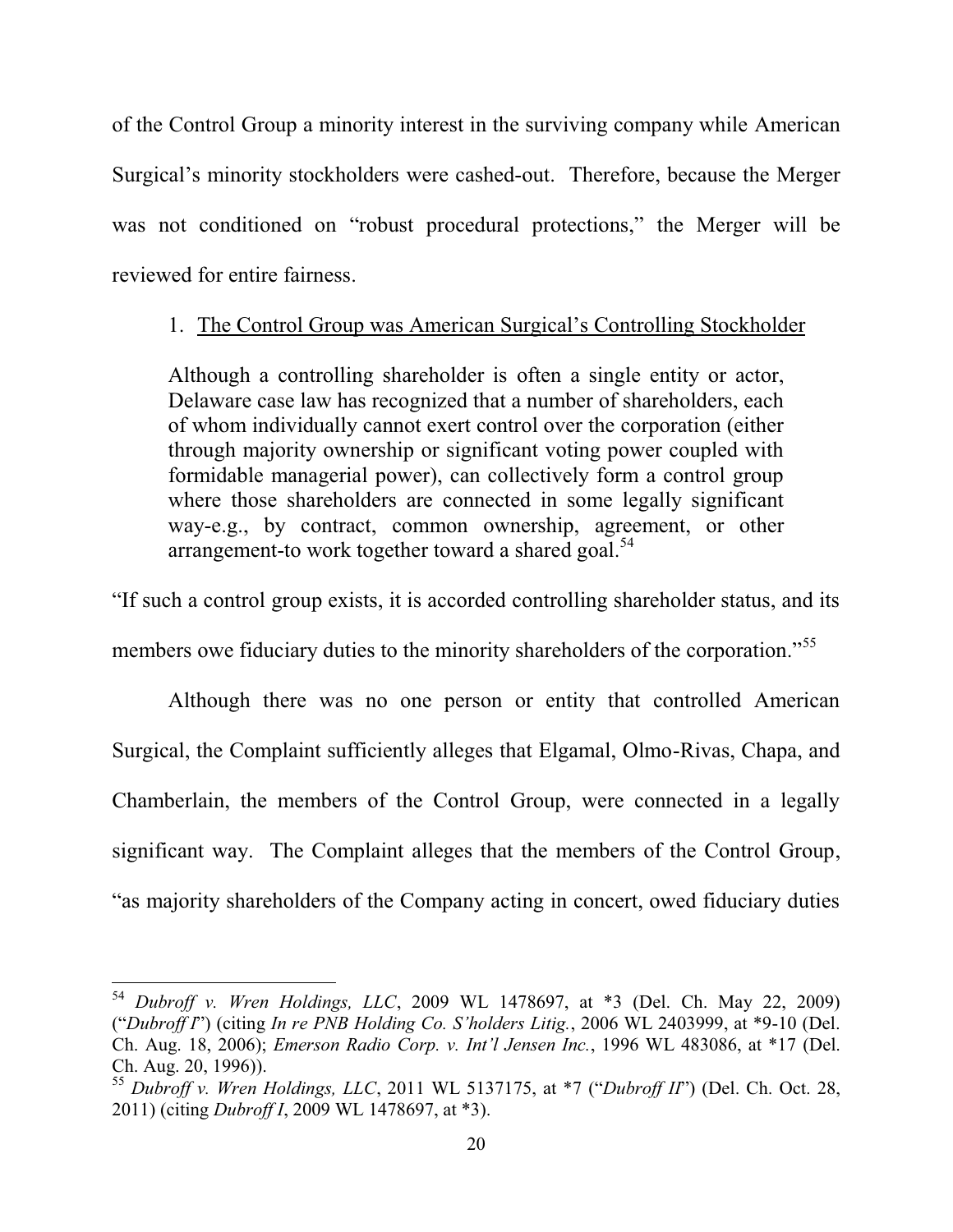to the public shareholders of the Company  $\ldots$   $\cdot$  <sup>56</sup> Moreover, the Complaint outlines how all of the members of the Control Group contemporaneously entered into the Voting Agreements, the Exchange Agreements, and the Employment Agreements. Specifically, the Complaint describes that on December 20, 2010, each member of the Control Group (1) agreed to vote his shares of American Surgical common stock in favor of the Merger, (2) exchanged some of his American Surgical common stock for an interest in the post-Merger entity, and (3) accepted employment with the post-Merger entity. It can reasonably be inferred, from that conduct, that the members of the Control Group were acting as American Surgical's controlling stockholder. Therefore, for purposes of a motion to dismiss, the Control Group was American Surgical's controlling stockholder.<sup>57</sup>

 $56$  Compl.  $\P$  2.

<sup>&</sup>lt;sup>57</sup> The Defendants argue that even if Elgamal and Olmo-Rivas are considered to be a control group, Chapa and Chamberlain should not be considered to be part of that group because "Elgamal and Olmo-Rivas certainly possessed a majority interest in American Surgical *without Chapa and Chamberlain*." Defs.' Opening Br. at 28 (emphasis in original). A person is part of a control group when he is connected to the other members of the control group in some "legally significant way." Chapa and Chamberlain are alleged to have entered into Voting Agreements, Exchange Agreements, and Employment Agreements at the same time that Elgamal and Olmo-Rivas entered into those agreements. And the Complaint alleges that Elgamal, Olmo-Rivas, Chapa, and Chamberlain acted together to attain unique benefits for themselves at the expense of American Surgical's other stockholders. Thus, at this procedural stage, the Court will view Chapa and Chamberlain as members of the Control Group. If later in this litigation, Chapa and Chamberlain can show that they were not members of the Control Group, then they will obviously not be liable as controllers. Moreover, even if the Control Group only consisted of Elgamal and Olmo-Rivas, the Court's analysis, at this stage, would not change. Even if the Control Group only consisted of Elgamal and Olmo-Rivas, the Complaint would still allege that a control group agreed to enter into a transaction to benefit itself at the expense of American Surgical's minority stockholders.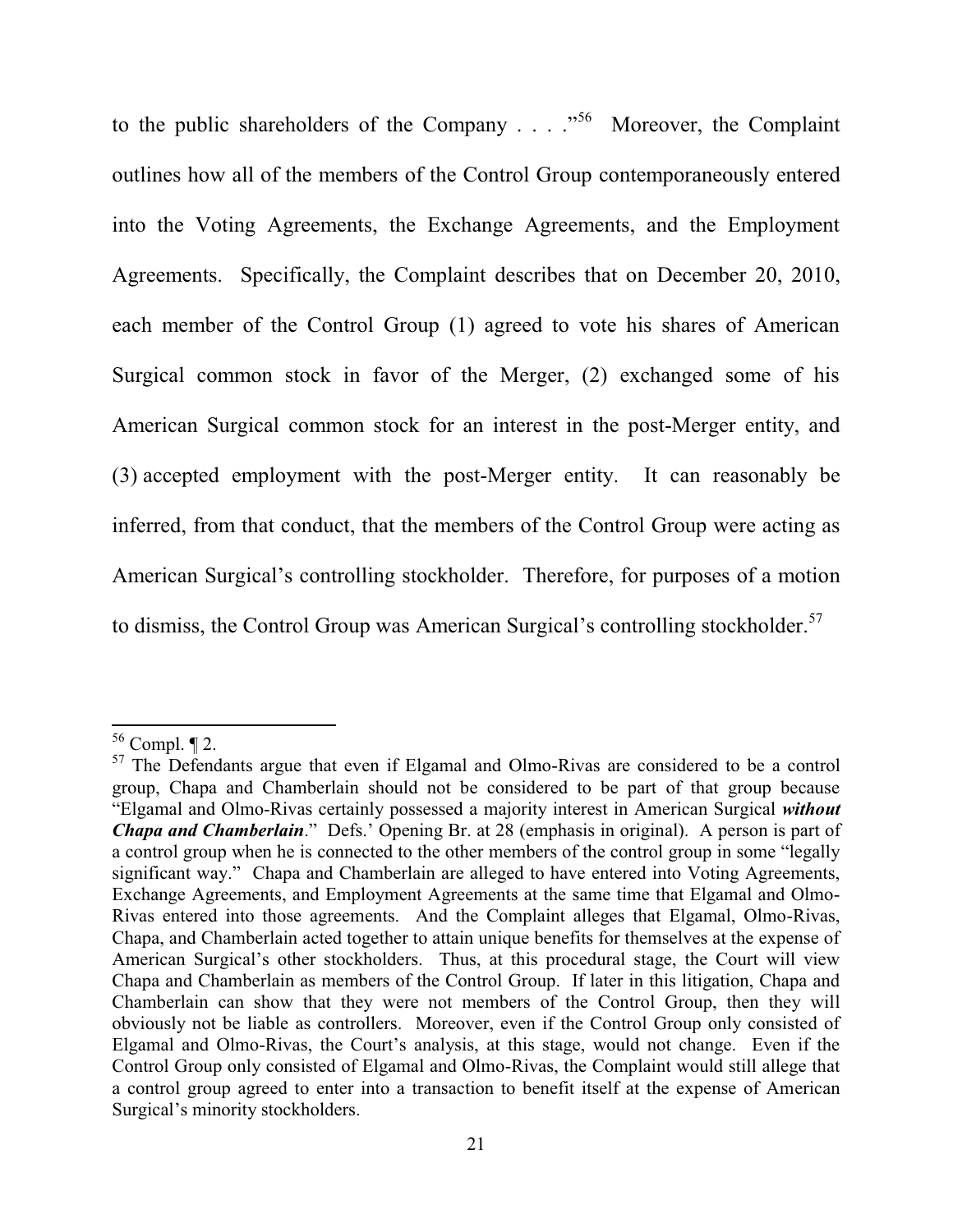# 2. American Surgical's Minority Stockholders were Cashed-Out in the Merger while the Control Group Retained an Interest in the Surviving Company

Although the Defendants try to distinguish this case from *Hammons* and *In*  re *LNR Property Corp. Shareholders Litigation*,<sup>58</sup> the facts here are strikingly similar to the facts in each of those cases. In *Hammons*, a corporation with a controlling stockholder merged into an unaffiliated company, and the corporation's minority stockholders were cashed-out. The controlling stockholder, however, was not cashed-out. Rather, in return for his shares of the corporation's stock, the controlling stockholder received a 2% interest in the surviving company, as well as certain other benefits.59 The Court, in *Hammons*, recognized that the unaffiliated purchaser "made an offer to the minority stockholders, who were represented by the disinterested and independent special committee,"<sup>60</sup> but the Court still determined that the merger would be subject to entire fairness review unless it was conditioned on "robust procedural protections."<sup>61</sup>

 Similarly, in *LNR*, a corporation with a controlling stockholder merged with an unaffiliated company and the corporation's minority stockholders were cashed-

<sup>58 896</sup> A.2d 169 (Del. Ch. 2005).

 $59$  2009 WL 3165613, at \*7.

<sup>60</sup> *Id.* at \*10.

<sup>61</sup> *Id.* at \*12. *See also Orman*, 794 A.2d at 19-22 (determining that a merger was entitled to the presumptions of the business judgment rule "[d]espite the fact that the Cullman Group possessed voting control over the Company both before and after the proposed transaction, [where] approval of the merger required that a majority of the Unaffiliated Shareholders of Class A stock, voting separately as a class, vote in favor of the transaction," and the merger was recommended by an active special committee with full bargaining power.) (citation omitted).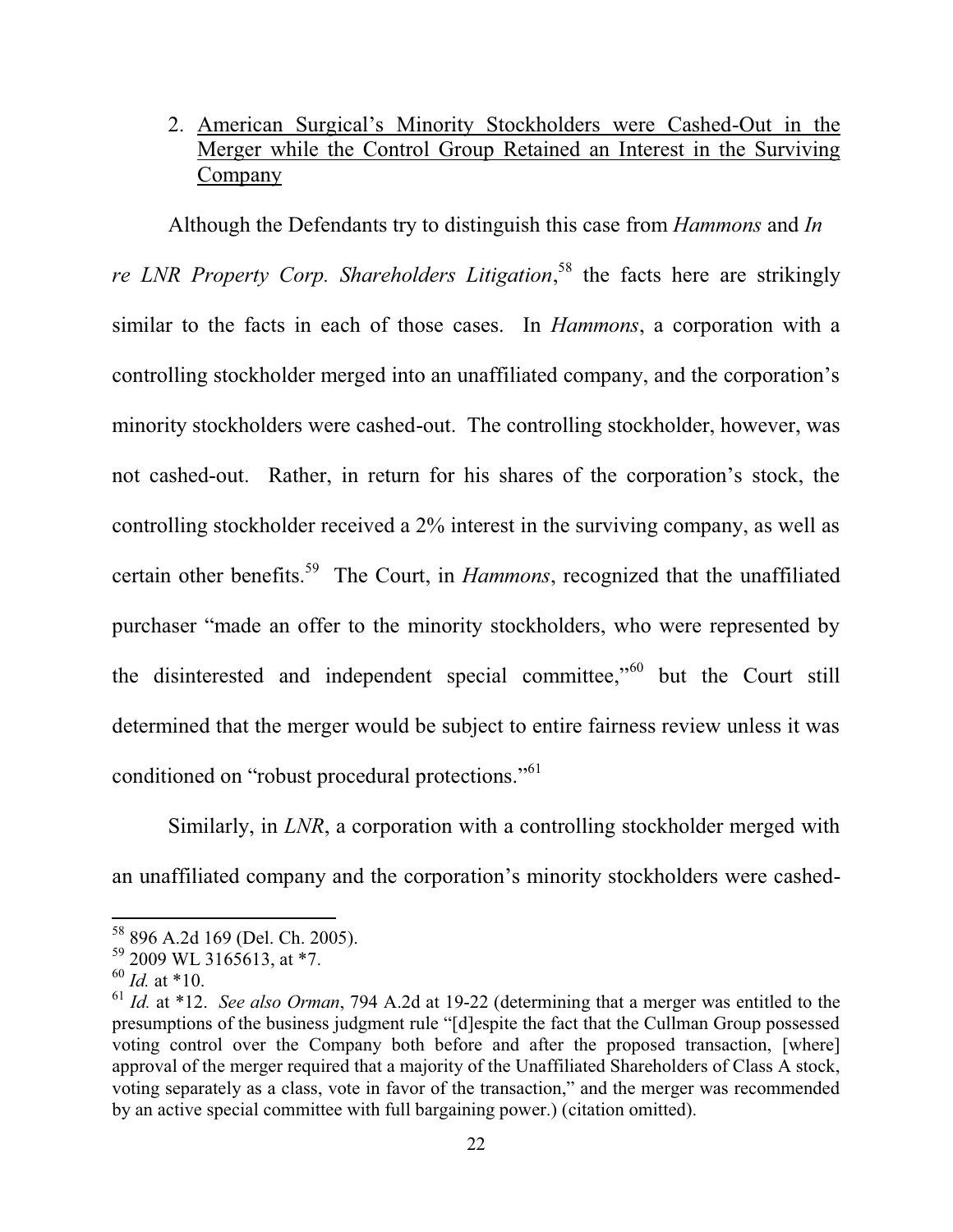out. In connection with the merger, however, the controlling stockholder and other members of the corporation's management obtained an ownership stake in the surviving entity. The *LNR* Court, addressing a motion to dismiss, was required to accept the allegation in the complaint that the controlling stockholder sold a portion of his stockholdings "for a significant sum yet still retained the ability to participate in the Company's future profits and growth<sup> $50$ </sup> by acquiring a 20.4% interest in the surviving entity.<sup>63</sup> The Court determined that that allegation, "if true, could support a reasonable inference that . . . [the controlling stockholder] was sufficiently conflicted at the time he negotiated the sale that he would rationally agree to a lower sale price in order to secure a greater profit from his investment in . . . [the surviving entity]."<sup>64</sup> The Court further stated that "[i]f this is shown to be the case, the transaction will be subject to entire fairness review."<sup>65</sup>

 This case, as in *Hammon*s and *LNR*, involves a corporation with a controlling stockholder that entered into a merger with an unaffiliated company, and in the Merger, the minority stockholders were cashed-out while the controlling stockholder retained the ability to participate in the corporation's future profits and growth. Although the Defendants correctly contend that there is no allegation in the Complaint that the Control Group negotiated the compensation that the

<sup>62</sup> *LNR*, 896 A.2d at 173.

<sup>63</sup> *Id.* at 172.

<sup>64</sup> *Id.* at 178.

<sup>&</sup>lt;sup>65</sup> *Id.* (citations omitted).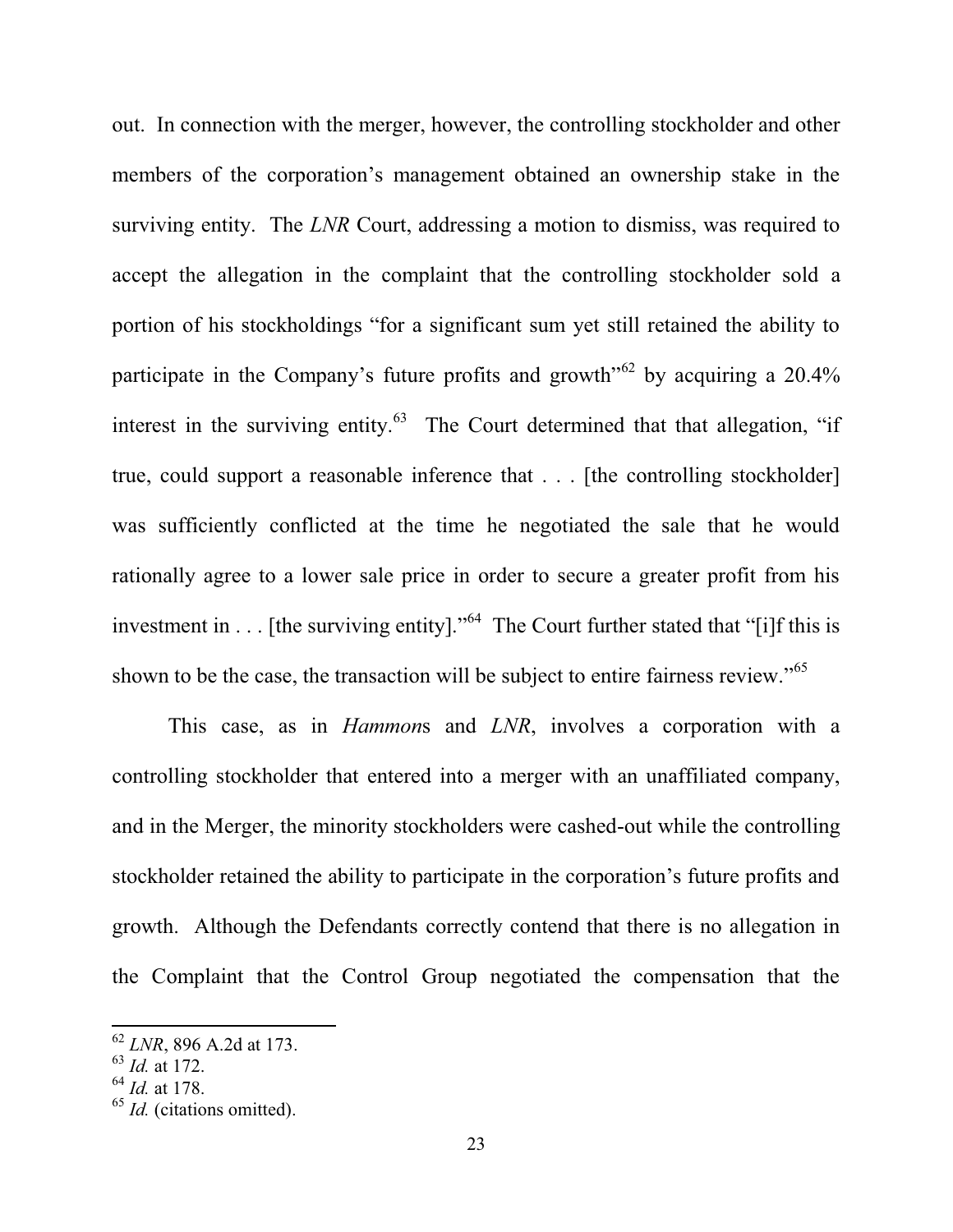minority stockholders received in the Merger, the Court in *Hammons* determined that even when an independent and disinterested special committee negotiates on behalf of the minority, a merger will still be subject to entire fairness review unless it is conditioned on "robust procedural protections."<sup>66</sup> Moreover, although the Defendants contend that the members of the Control Group were "net sellers" in the Merger,<sup>67</sup> the Court, in *LNR*, made clear that when a corporation's minority stockholders are being cashed-out in a transaction, and the corporation's controlling stockholder will have a continued interest in the surviving entity, it is reasonable to infer that the controlling stockholder might "agree to a lower sale price in order to secure a greater profit from his investment in . . . [the surviving entity]. $^{968}$  As Frank states:

It is certainly plausible to conclude from the Complaint's allegations that the . . . [members of the Control Group] were motivated to obtain a substantial amount of cash from the deal but at the same time retain a sizable interest in the surviving Company, which they undoubtedly hoped would, with the help of a private equity firm, continue its planned expansion to become a "nationwide leader in the surgical assistant sector" that the Company strived for in its business plan.<sup>69</sup>

In short, the Merger is analogous to the transactions at issue in *Hammons* and *LNR*, and thus, the Merger is subject to entire fairness review unless it was conditioned on "robust procedural protections."

<sup>66</sup> *Hammons*, 2009 WL 3165613, at \*12.

 $67$  *See* Defs.' Opening Br. at 16.

<sup>68</sup> *LNR*, 896 A.2d at 178.

 $69$  Pl.'s Answering Br. at 24.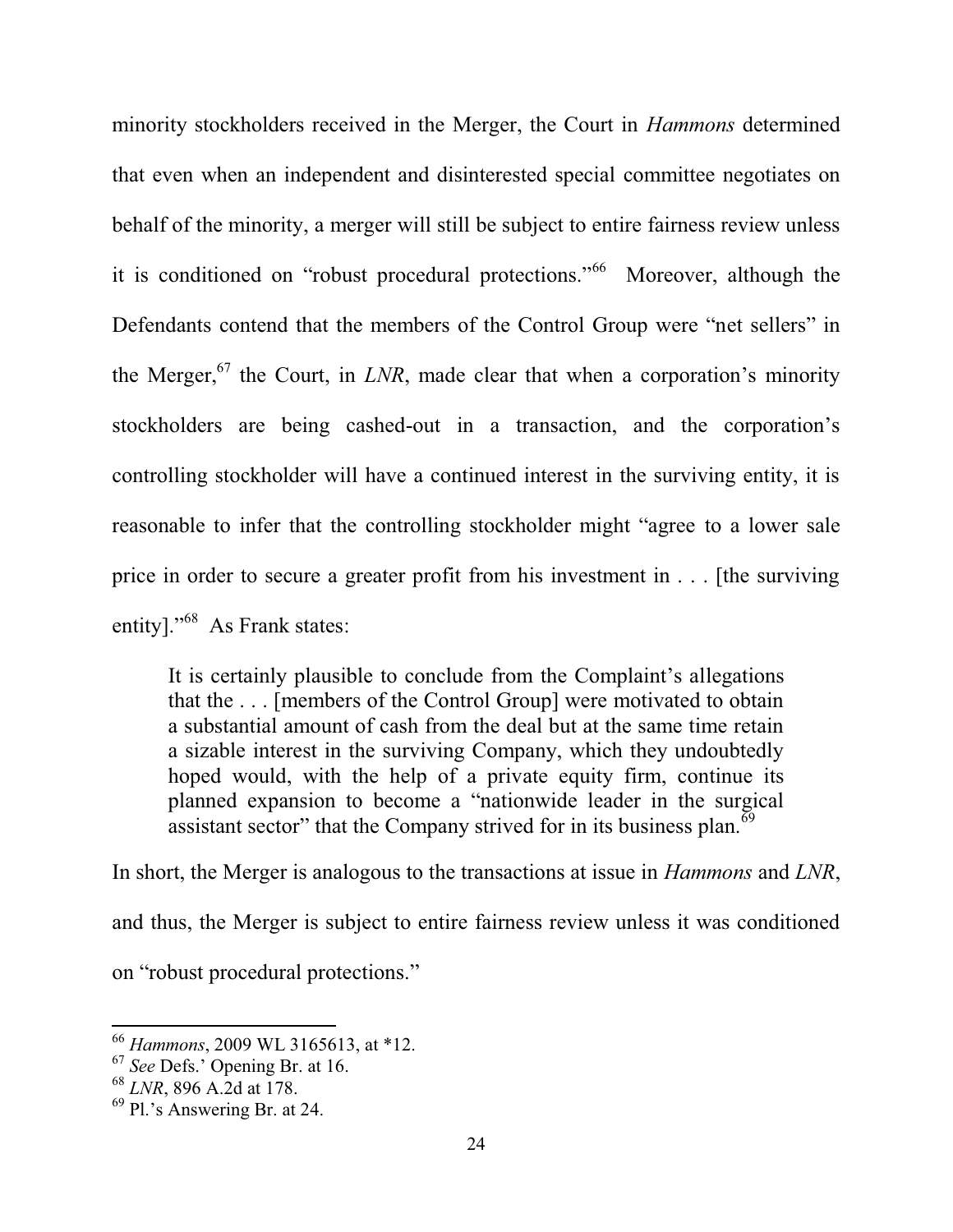#### 3. The Merger was not Conditioned on Robust Procedural Protections

The Merger was not conditioned on a non-waivable vote of the majority of all the minority stockholders. Rather, the Merger Agreement provides that "[t]he affirmative vote of the holders of a majority of the outstanding Common Shares on the record date for the Company Meeting is the only vote of holders of securities of the Company which is required to approve and adopt this Agreement . . . [and] the Merger  $\ldots$   $\cdot$  <sup>70</sup> Moreover, the Defendants do not argue that the Merger was conditioned on some other shareholder-protective mechanism that would satisfy Hammons.<sup>71</sup> Thus, the Merger is subject to entire fairness review.

"[W]hen the entire fairness standard applies, controlling stockholders can never escape entire fairness review, but they may shift the burden of persuasion . . . ´72 The one way that the Control Group could shift the burden of persuasion is by showing "that the transaction was approved  $\dots$  by an independent board majority (or in the alternative, a special committee of independent

 $70$  Compl.  $\P$  43.

<sup>&</sup>lt;sup>71</sup> The Defendants do argue that a majority of American Surgical's minority stockholders voted to approve the Merger. Defs.' Reply Br. at 20-22. A majority of the minority vote, however, only serves as a robust procedural protection when it is a non-waivable pre-condition to a transaction. Only when a transaction is conditioned on a vote of the majority of all minority stockholders will the minority stockholders know that they have real power. The fact that a majority of American Surgical's minority stockholders eventually voted to approve the Merger is not a robust procedural protection; it is something that occurred after the Merger was a foregone conclusion. The one actual procedural protection that the Defendants point to is the Special Committee, and under *Hammons*, that is not enough to invoke the presumptions of the business judgment rule in this setting.

<sup>&</sup>lt;sup>72</sup> In re Southern Peru Copper Corp. S'holder Deriv. Litig., 2011 WL 6440761, at \*20 (Del. Ch. Oct. 14, 2011, revised Dec. 20, 2011) (citation omitted).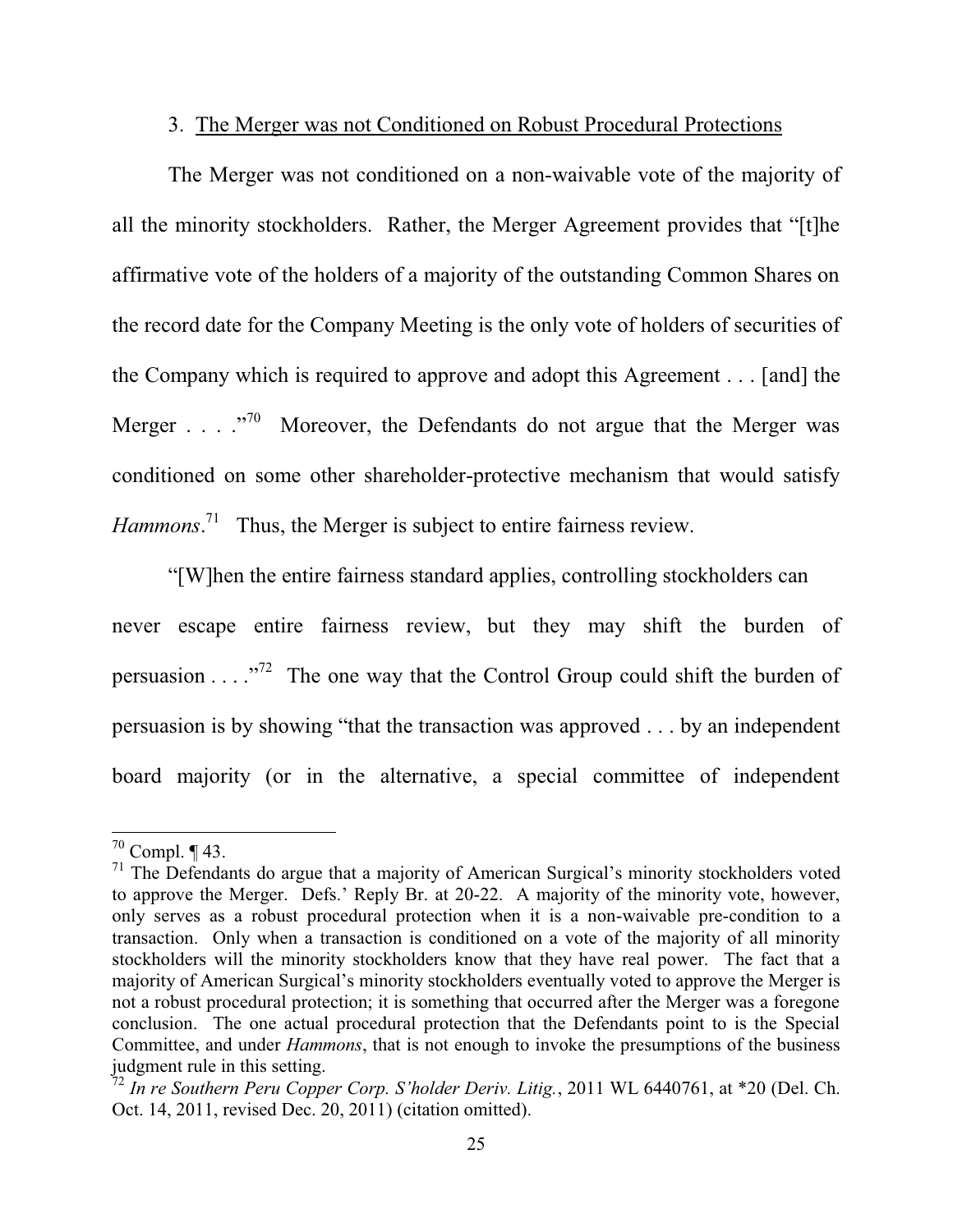directors). $\frac{1}{73}$  The Defendants claim that the Merger was approved by both an independent majority of the Board, and the Special Committee, which, they argue, was composed of independent and disinterested directors. The Defendants might be correct as to one or both of those claims, but a motion to dismiss is not the proper vehicle for deciding whether the burden of proof under entire fairness should be shifted.<sup>74</sup> The Merger will be reviewed for entire fairness, and therefore, the Defendants' motion to dismiss Cause of Action I is denied.<sup>75</sup>

 $^{73}$  *Id.* 

<sup>&</sup>lt;sup>74</sup> *See Orman*, 794 A.2d at 20 n.36 ("Once the business judgment rule presumption is rebutted, the burden of proof shifts to the defendant, who must either establish the entire fairness of the transaction or show that the burden of disproving its entire fairness must be shifted to the plaintiff. A determination of whether the defendant has met that burden will normally be impossible by examining only the documents the Court is free to consider on a motion to  $dismiss$ —the complaint and any documents it incorporates by reference.").

<sup>&</sup>lt;sup>75</sup> The Court is aware that purchasers of companies, especially private equity funds, often condition a transaction on the continued employment of critical members of management. Moreover, purchasers will sometimes structure a transaction so that the managers who continue with the company receive an equity stake in the company. Presumably, transactions are structured in this way so that the managers have "skin in the game." Moreover, this Court has suggested that, at least in some circumstances, it is permissible to structure transactions in this way. *See In re OPENLANE, Inc. S'holders Litig.*, 2011 WL 4599662, at \*5 (Del. Ch. Sept. 30,  $2011$ ) ("A competent executive who will stay on after the transaction may be viewed as valueadding by an acquirer."); *Wayne County Employees' Ret. Sys. v. Corti*, 2009 WL 2219260, at \*11 (Del. Ch. July 24, 2009) ("That Kotick and Kelly did not have to pursue the transaction with Vivendi in order to retain their positions as managers significantly alleviates the concern that Kotick and Kelly were acting out of an impermissible 'entrenchment' motive.""). The problem of applying that reasoning to this case is that when the managers who are being given an on-going interest in the company are also members of the company's control group, it is reasonable for the Court to infer not only that the purchaser wants the managers to have "skin in the game," but that the managers/control group members are using their control to acquire a unique benefit for themselves at the expense of the minority stockholders.

Delaware's corporate law is primarily process-based—"the foundational principle of Delaware corporate law [is] that the directors, and not the court, properly manage the corporation." Corti, 2009 WL 2219260, at \*15. *Hammons* clearly laid out a process—when a corporation with a controlling stockholder merges with an unaffiliated company, the minority stockholders of the controlled corporation are cashed-out, and the controlling stockholder receives a minority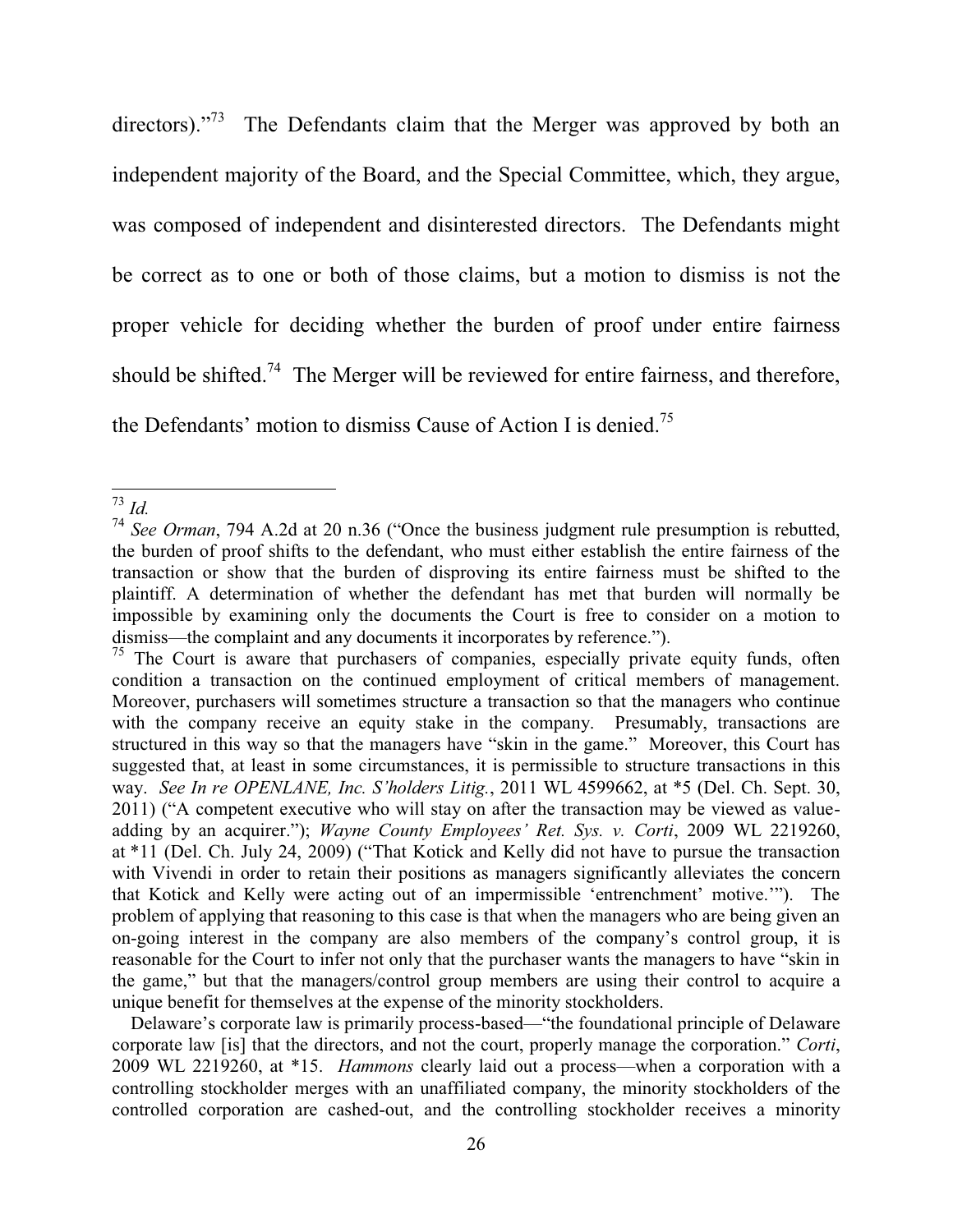#### B. *Cause of Action II*

 Cause of Action II alleges that the members of the Control Group were unjustly enriched as a result of the Merger. In order to plead a claim for unjust enrichment, Frank must allege  $\degree(1)$  an enrichment, (2) an impoverishment, (3) a relation between the enrichment and impoverishment, (4) the absence of justification, and (5) the absence of a remedy provided by law.<sup>76</sup> With regard to an enrichment, the Complaint alleges that the Merger allowed the members of the Control Group "to continue to benefit from the Company's ongoing success,"<sup>77</sup> and that the Merger increased the likelihood of that success—the Company is now being run by, Great Point, a sophisticated market participant.<sup>78</sup> With regard to an impoverishment, the Complaint alleges that American Surgical's minority shareholders are not able to participate in the Company's ongoing success because they were cashed-out, at an unfairly low price, in the Merger.<sup>79</sup> Thus, the Control Group's alleged enrichment and the minority shareholders alleged impoverishment are related—the Merger allegedly both cashed out the minority shareholders at an unfair price, and gave Great Point control of American Surgical. Finally, the

interest in the surviving company, the merger will be subject to entire fairness review unless there are robust procedural protections in place. The Merger Agreement did not contain robust procedural protections. Thus, it is subject to entire fairness review.

<sup>76</sup> *Dubroff II*, 2011 WL 5137175, at \*11 (quoting *Latesco, L.P. v. Wayport, Inc.*, 2009 WL 2246793, at \*9 n.33 (Del. Ch. July 24, 2009)) (internal quotations omitted).

 $77$  Compl. ¶ 78.

 $^{78}$  *Id.* at  $\P$  67.

 $^{79}$  *Id.* at  $\P\P$  2, 67.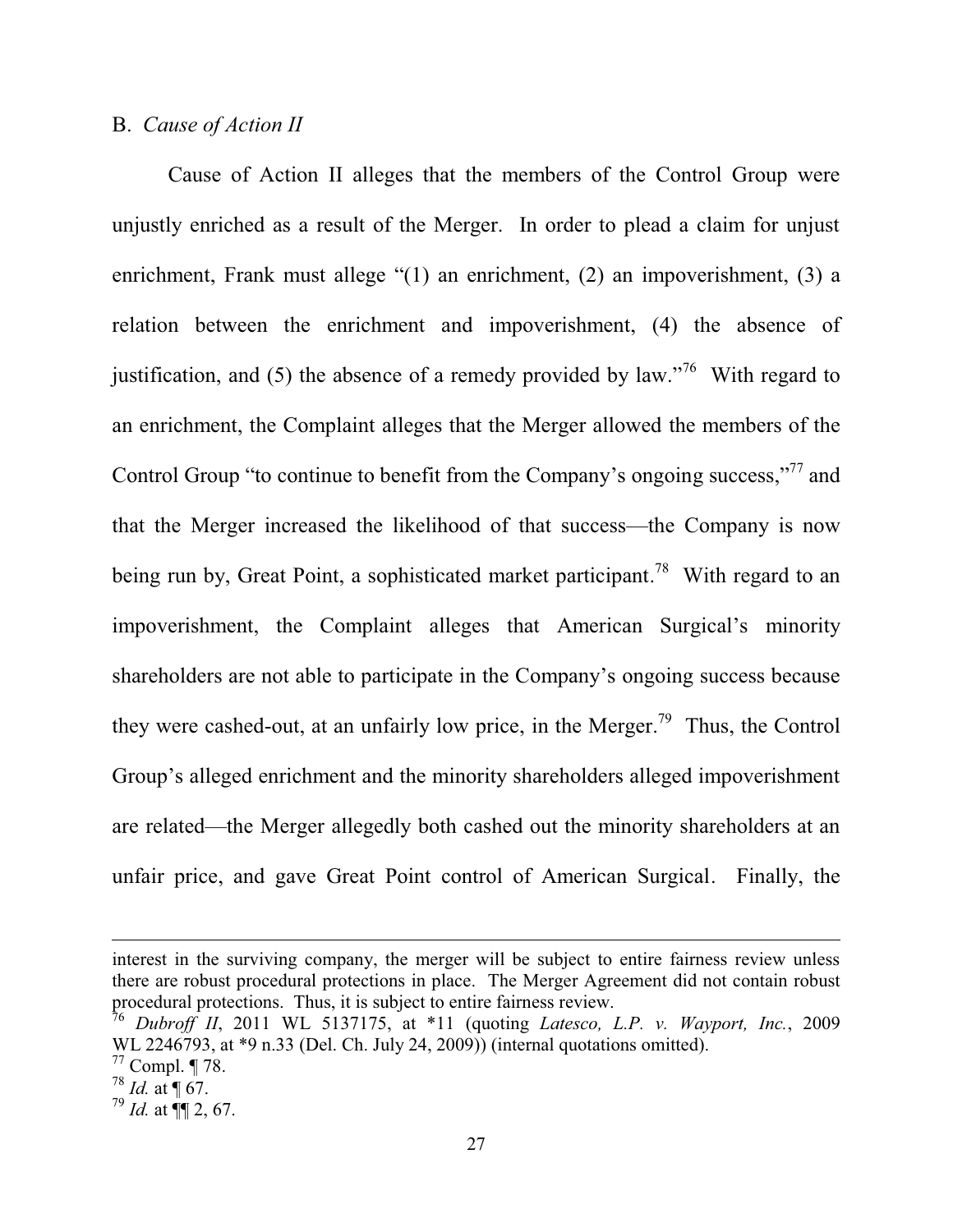Complaint alleges that the Control Group's actions in connection with the Merger constituted a breach of fiduciary duty. Actions that constitute a breach of fiduciary duty are remedied in equity, and, at least for purposes of a motion to dismiss, unjustified. Therefore, Frank has adequately pled a claim for unjust enrichment.<sup>80</sup>

Frank's claim for unjust enrichment in Cause of Action II appears, at least to some extent, to be duplicative of his claim for breach of fiduciary duty in Cause of Action I. Delaware law, however, appears to permit a plaintiff to simultaneously assert two equitable claims even if they overlap.<sup>81</sup> A plaintiff will only receive, at most, one recovery,  $82$  but, at least at this procedural juncture, Frank may simultaneously assert a claim for breach of fiduciary duty and a claim for unjust enrichment against the members of the Control Group. Thus, the Defendants' motion to dismiss Cause of Action II is denied.

The Defendants' argument that Frank's unjust enrichment claim is based on a flawed interpretation of HFBE's fairness opinion is a factual argument. Therefore, even assuming that the argument is accurate, it would not be a proper basis upon which to grant a motion to dismiss. 81 S*ee MCG Capital Corp. v. Maginn,* 2010 WL 1782271, at \*25 n.147 (Del. Ch. May 5, 2010) ("In this case, then, for all practical purposes, the claims for breach of fiduciary duty and unjust enrichment are redundant. One can imagine, however, factual circumstances in which the proofs for a breach of fiduciary duty claim and an unjust enrichment claim are not identical, so there is no bar to bringing both claims against a director.").

 $82$  *Id.* ("If MCG is able to prove Maginn breached his duty of loyalty in Count Five then it will also be successful in proving unjust enrichment in Count Six. Both claims hinge on whether Maginn was disloyal to Jenzabar by the manner in which he procured the 2002 Bonus. Of course, in the event MCG makes its case on both claims, Jenzabar will only be entitled to one recovery; return of the 2002 Bonus plus interest.").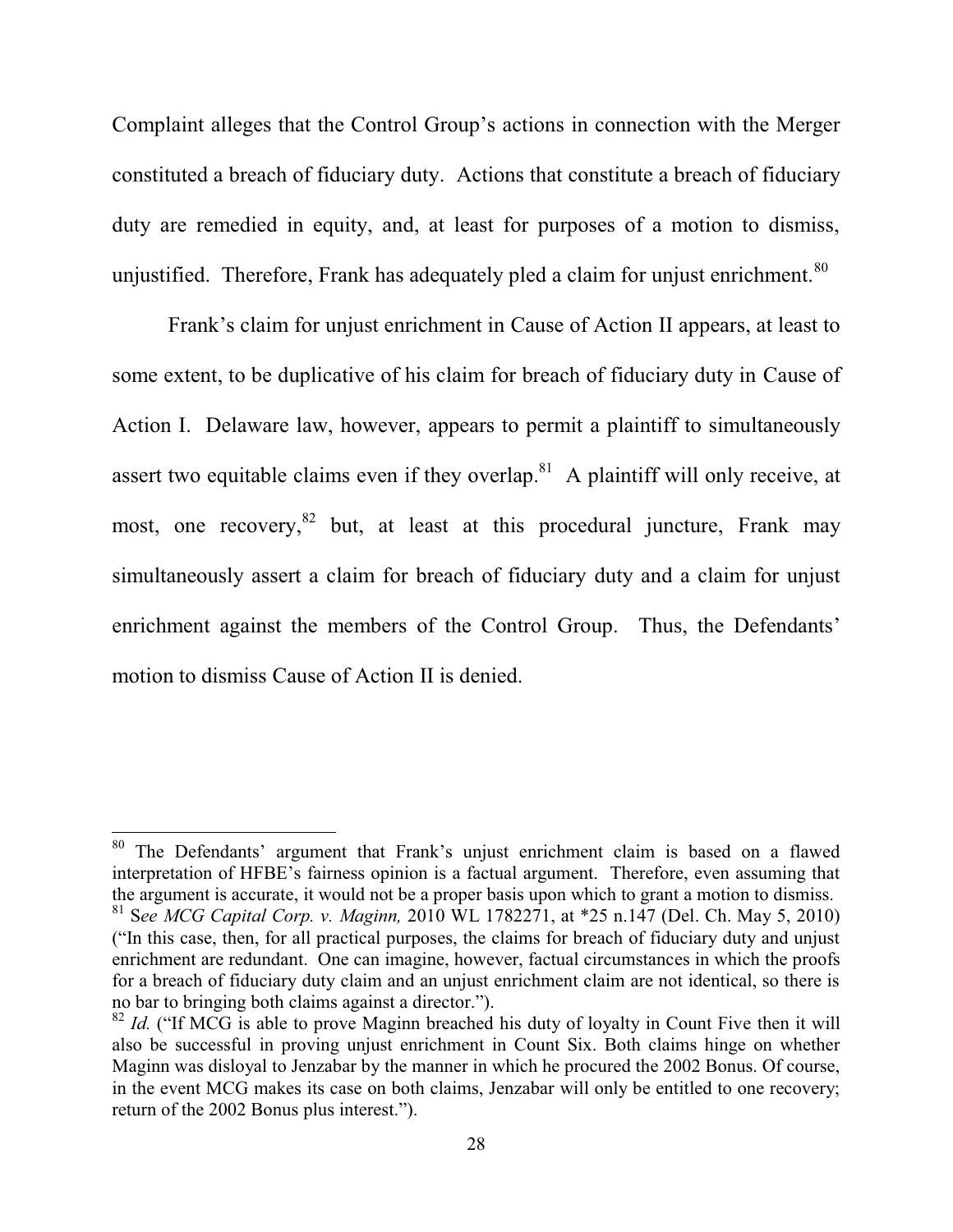#### C. *Cause of Action III*

 $\overline{a}$ 

Cause of Action III alleges that the members of the Board, as well as Chamberlain and Chapa, have breached their fiduciary duty to ensure that the Merger was fair to American Surgical's minority shareholders, as well as their duty to ensure that the Company's shareholders were provided with all material information relevant to the decision of whether to seek appraisal. Because, as discussed above in Section IV.A, the members of the Control Group have, at this stage, the burden of proving that the Merger was entirely fair, the claims asserted against them in Cause of Action III survive. Moreover, Frank has adequately alleged that Toh was interested in the Merger because he received a \$250,000 fee for his role in the transaction.<sup>83</sup> The Defendants may ultimately be correct that Toh earned that fee, and that it was not material to him, but, at this point, the Court can reasonably infer that Toh was interested in the Merger.

As for Bailey and Kleinman, Frank has alleged that they were not independent because they are surgeons who worked at hospitals that have a contractual relationship with one of American Surgical's subsidiaries. That allegation is insufficient as a matter of law to suggest that Bailey and Kleinman were not independent. Thus, if Bailey and Kleinman breached any duty, it was

 $83$  *See Orman*, 794 A.2d at 30 ("Even though there is no bright-line dollar amount at which consulting fees received by a director become material, at the motion to dismiss stage and on the facts before me, I think it is reasonable to infer that \$75,000 would be material to director  $Bernbach \ldots$ .").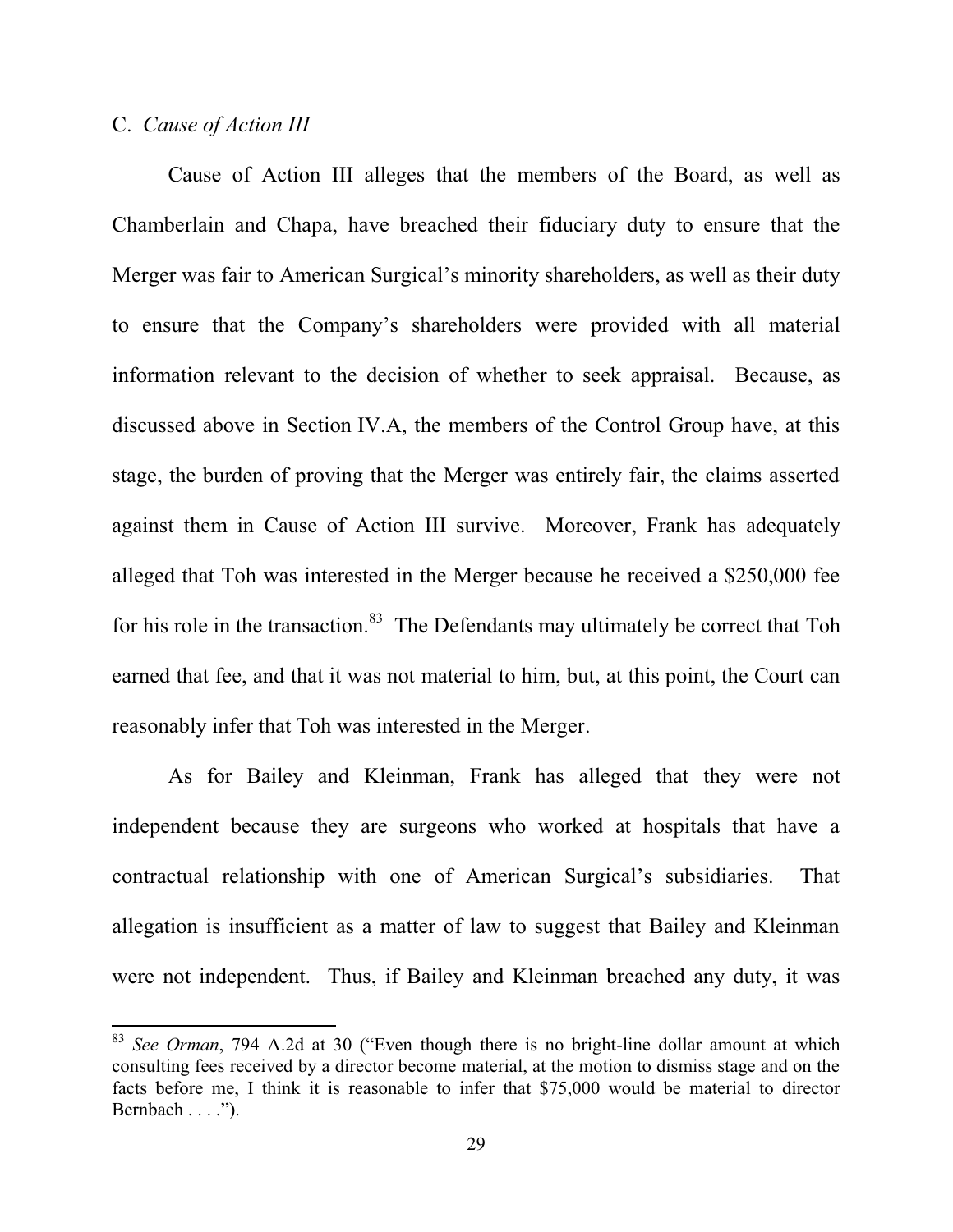likely their duty of care. The Defendants contend that American Surgical has adopted an exculpatory provision pursuant to 8 *Del. C.* §102(b)(7), and thus, that Bailey and Kleinman cannot be held monetarily liable for any breach of their duty of care. The Defendants recognize, however, that this is not the time to address the effect of a  $\S 102(b)(7)$  exculpatory provision—"[i]f . . . entire fairness does, or may, apply here, then Defendants are content to have the §102(b)(7) defense decided at trial or further summary disposition."<sup>84</sup> Thus, the Defendants' motion to dismiss Cause of Action III is denied.

## D. *Cause of Action IV*

 $\overline{a}$ 

Cause of Action IV alleges that the Purchasing Entities aided and abetted the breaches of fiduciary duty committed by the members of the Control Group and the Board. To state a claim that the Purchasing Entities aided and abetted a breach of fiduciary duty, Frank must plead " $(1)$  the existence of a fiduciary relationship, (2) a breach of the fiduciary's duty, . . . (3) knowing participation in that breach by the ... [Purchasing Entities],' and (4) damages proximately caused by the

<sup>&</sup>lt;sup>84</sup> Defs.' Reply Br. at 24. *See also LNR*, 896 A.2d at 178 ("While the independent director defendants may ultimately be able to rely upon the Section 102(b)(7) charter provision, it is premature to dismiss the claims against them on this basis. First, the entire fairness standard of review may be applicable, and, thus, 'the inherently interested nature of those transactions [may be] inextricably intertwined with issues of loyalty."") (quoting *Emerald Partners v. Berlin*, 787 A.2d 85, 93 (Del. 2001)).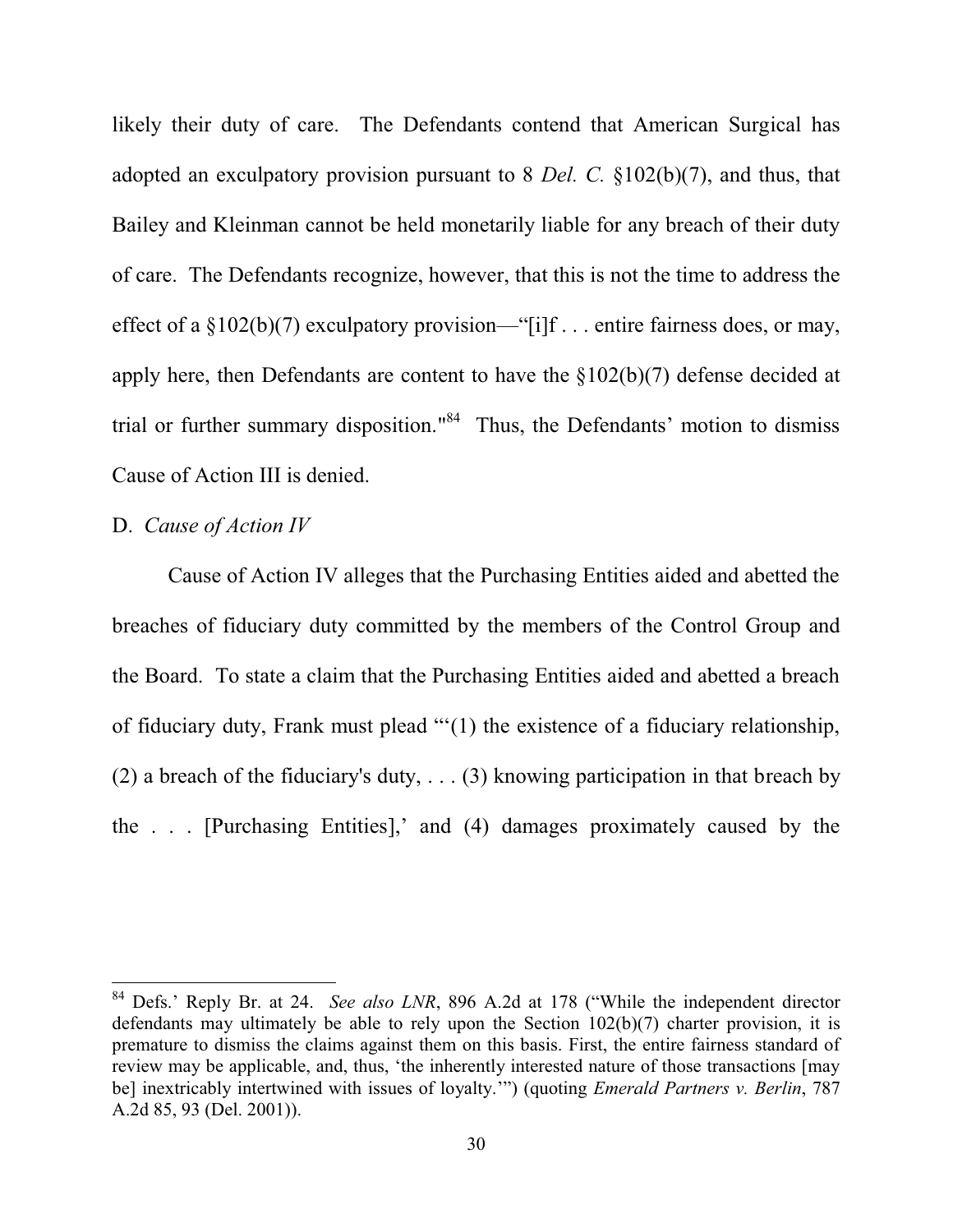breach."<sup>85</sup> With regard to the requirement of "knowing participation," the Supreme Court has held:

Knowing participation in a board's fiduciary breach requires that the third party act with the knowledge that the conduct advocated or assisted constitutes such a breach. Under this standard, a bidder's attempts to reduce the sale price through arm's-length negotiations cannot give rise to liability for aiding and abetting, whereas a bidder may be liable to the target's stockholders if the bidder attempts to create or exploit conflicts of interest in the board. Similarly, a bidder may be liable to a target's stockholders for aiding and abetting a fiduciary breach by the target's board where the bidder and the board conspire in or agree to the fiduciary breach.<sup>86</sup>

The Complaint makes two arguments in support of its claim that the Purchasing Entities aided and abetted breaches of fiduciary duty. First, the Purchasing Entities were "intimately involved in the negotiations and structuring of the . . . [Merger] and understood that the . . . [Control Group] and the minority shareholders were competing for the consideration that . . . [the Purchasing Entities] would pay to acquire American Surgical." $87$  Second, the Purchasing Entities "demanded deal protection measures, including an excessive termination fee, matching rights, and a no-shop clause while enticing American Surgical's management to enter into a deal with them through equity offerings . . . and lucrative salaries and bonuses  $\ldots$   $\cdot$  <sup>88</sup> Neither of those arguments, however,

<sup>85</sup> *Malpiede v. Townson*, 780 A.2d 1075, 1096 (Del. 2001) (quoting *Penn Mart Realty Co. v. Becker*, 298 A.2d 349, 351 (Del. Ch. 1972) (other citations omitted)). <sup>86</sup> *Id.* at 1097-98 (citations omitted).

 $87$  Compl. ¶ 89.

<sup>88</sup> *Id.* at ¶ 90.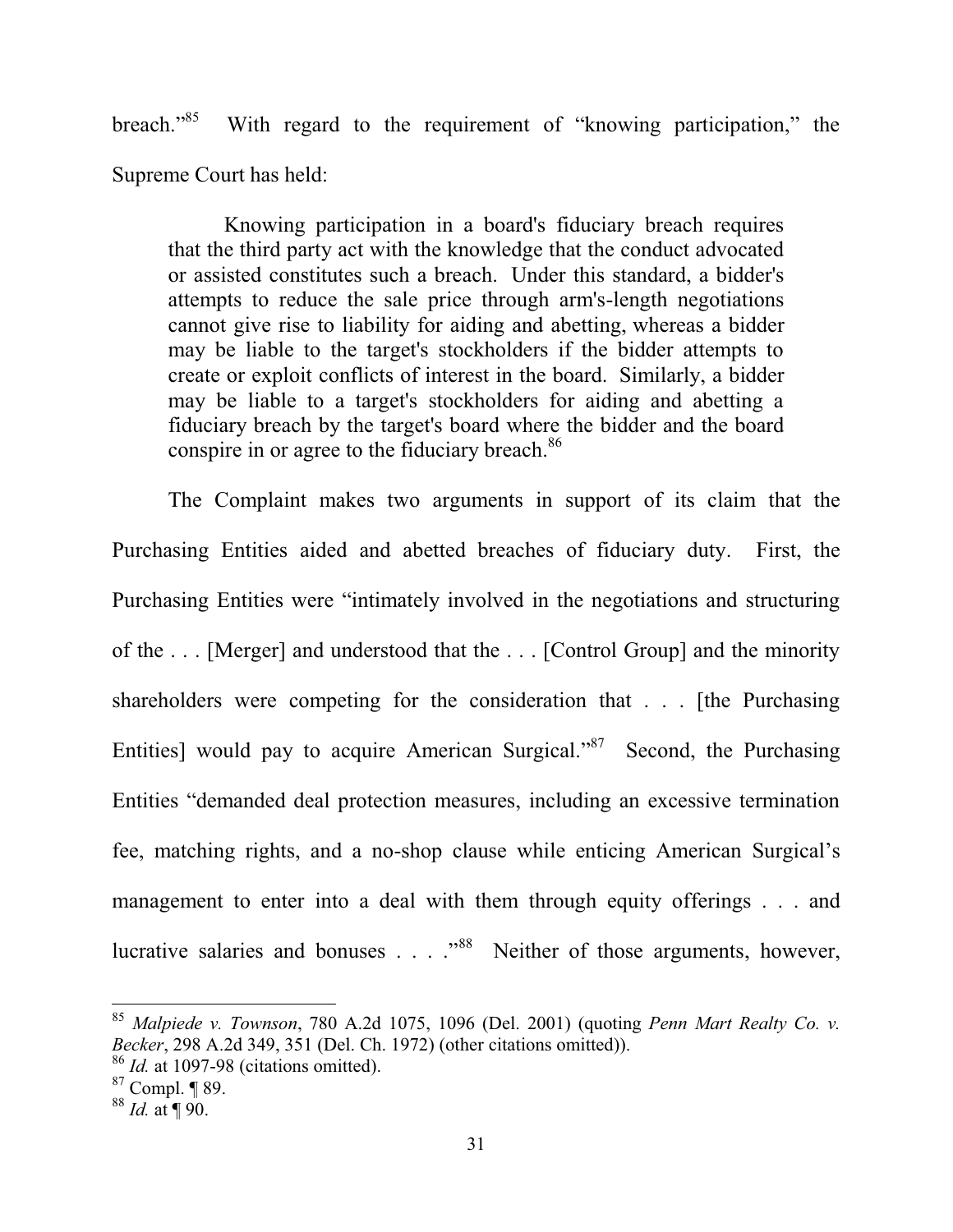suggests that the Merger was anything other than an arm's-length transaction. With regard to the first argument, the Defendants are correct that it "is a tautology: no acquirer can ever complete an acquisition without being involved in the negotiations."<sup>89</sup> Moreover, although the first argument suggests that the Purchasing Entities knew that the Control Group and the minority shareholders were competing for consideration, it does not suggest that the Purchasing Entities attempted to exploit that competition. With regard to the second argument, nearly every third-party bidder seeks deal protection devices, and the fact that the Purchasing Entities were able to get American Surgical to agree to a few does not suggest anything other than that the parties were bargaining at arm's-length. Therefore, the Defendants' motion to dismiss Cause of Action IV is granted.<sup>90</sup>

 $89$  Defs.' Reply Br. at 26.

<sup>&</sup>lt;sup>90</sup> The aiding and abetting claim here is distinguishable from the aiding and abetting claim in *Hammons*. In *Hammons*, the Court explained that the plaintiffs had alleged that the purchaser knew that the target company's shares were trading at a discount because the company's controlling stockholder had engaged in improper self-dealing. Nevertheless, the purchaser allegedly relied on the company's stock price. 2009 WL 3165613, at \*18. The *Hammons* Court stressed "that . . . [the controlling stockholder] and the minority stockholders were in a sense 'competing' for the consideration  $\ldots$  [the purchaser] would pay  $\ldots$ ," and thus, the Court held that "plaintiffs could prevail at trial on the issue of fair dealing." *Id.* As stated above, here, unlike in *Hammons*, there is no allegation that the Purchasing Entities attempted to exploit the competition between the Control Group and American Surgical's minority stockholders. The Complaint alleges that the Defendants timed the Merger "to take advantage of a recent unexplained decline in the market price of American Surgical's stock," Compl. ¶ 57, but without an allegation that Great Point knew that the stock price was depressed for an improper reason, the fact that Great Point sought to consummate the Merger when American Surgical's stock price was low merely suggests that it was a savvy buyer. Thus, Frank's aiding and abetting claim against the Purchasing Entities fails as a matter of law.